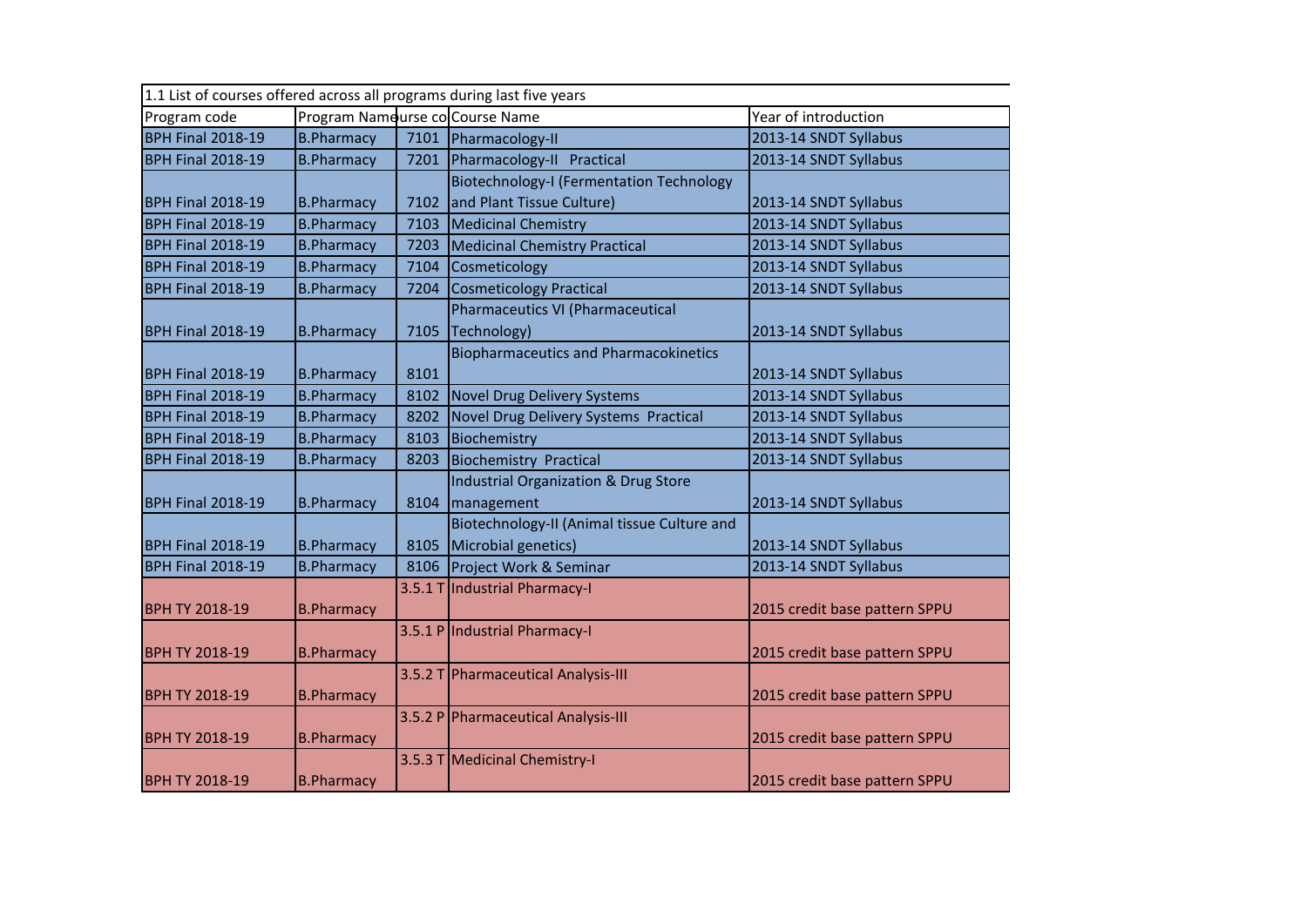|                       |                   |        | 3.5.3 P Medicinal Chemistry-I                 |                               |
|-----------------------|-------------------|--------|-----------------------------------------------|-------------------------------|
| <b>BPH TY 2018-19</b> | <b>B.Pharmacy</b> |        |                                               | 2015 credit base pattern SPPU |
|                       |                   |        | 3.5.4 T Pharmacology-II                       |                               |
| <b>BPH TY 2018-19</b> | <b>B.Pharmacy</b> |        |                                               | 2015 credit base pattern SPPU |
|                       |                   |        | 3.5.4 P Pharmacology-II                       |                               |
| <b>BPH TY 2018-19</b> | <b>B.Pharmacy</b> |        |                                               | 2015 credit base pattern SPPU |
|                       |                   |        | 3.5.5 T Analytical Pharmacognosy & Extraction |                               |
| <b>BPH TY 2018-19</b> | <b>B.Pharmacy</b> |        | Technology                                    | 2015 credit base pattern SPPU |
|                       |                   |        | 3.5.5 P Analytical Pharmacognosy & Extraction |                               |
| <b>BPH TY 2018-19</b> | <b>B.Pharmacy</b> |        | <b>Technology</b>                             | 2015 credit base pattern SPPU |
|                       |                   | 3.5.6T | Pharmaceutical Business Management &          |                               |
| <b>BPH TY 2018-19</b> | <b>B.Pharmacy</b> |        | <b>Disaster Management</b>                    | 2015 credit base pattern SPPU |
|                       |                   |        | 3.5.7 T Active Pharmaceutical Ingredients     |                               |
| <b>BPH TY 2018-19</b> | <b>B.Pharmacy</b> |        | <b>Technology</b>                             | 2015 credit base pattern SPPU |
|                       |                   |        | 3.6.1 T Industrial Pharmacy-II                |                               |
| <b>BPH TY 2018-19</b> | <b>B.Pharmacy</b> |        |                                               | 2015 credit base pattern SPPU |
|                       |                   |        | 3.6.1 P Industrial Pharmacy-II                |                               |
| <b>BPH TY 2018-19</b> | <b>B.Pharmacy</b> |        |                                               | 2015 credit base pattern SPPU |
|                       |                   |        | 3.6.2 T Pharmaceutical Analysis-IV            |                               |
| <b>BPH TY 2018-19</b> | <b>B.Pharmacy</b> |        |                                               | 2015 credit base pattern SPPU |
|                       |                   |        | 3.6.2 P Pharmaceutical Analysis-IV            |                               |
| <b>BPH TY 2018-19</b> | <b>B.Pharmacy</b> |        |                                               | 2015 credit base pattern SPPU |
|                       |                   |        | 3.6.3 T Medicinal Chemistry-II                |                               |
| <b>BPH TY 2018-19</b> | <b>B.Pharmacy</b> |        |                                               | 2015 credit base pattern SPPU |
|                       |                   |        | 3.6.3 P Medicinal Chemistry-II                |                               |
| <b>BPH TY 2018-19</b> | <b>B.Pharmacy</b> |        |                                               | 2015 credit base pattern SPPU |
|                       |                   |        | 3.6.4 T Pharmacology-III                      |                               |
| <b>BPH TY 2018-19</b> | <b>B.Pharmacy</b> |        |                                               | 2015 credit base pattern SPPU |
|                       |                   |        | 3.6.4 P Pharmacology-III                      |                               |
| <b>BPH TY 2018-19</b> | <b>B.Pharmacy</b> |        |                                               | 2015 credit base pattern SPPU |
|                       |                   |        | 3.6.5 T Natural Product Chemistry             |                               |
| <b>BPH TY 2018-19</b> | <b>B.Pharmacy</b> |        |                                               | 2015 credit base pattern SPPU |
|                       |                   |        | 3.6.5 P Natural Product Chemistry             |                               |
| <b>BPH TY 2018-19</b> | <b>B.Pharmacy</b> |        |                                               | 2015 credit base pattern SPPU |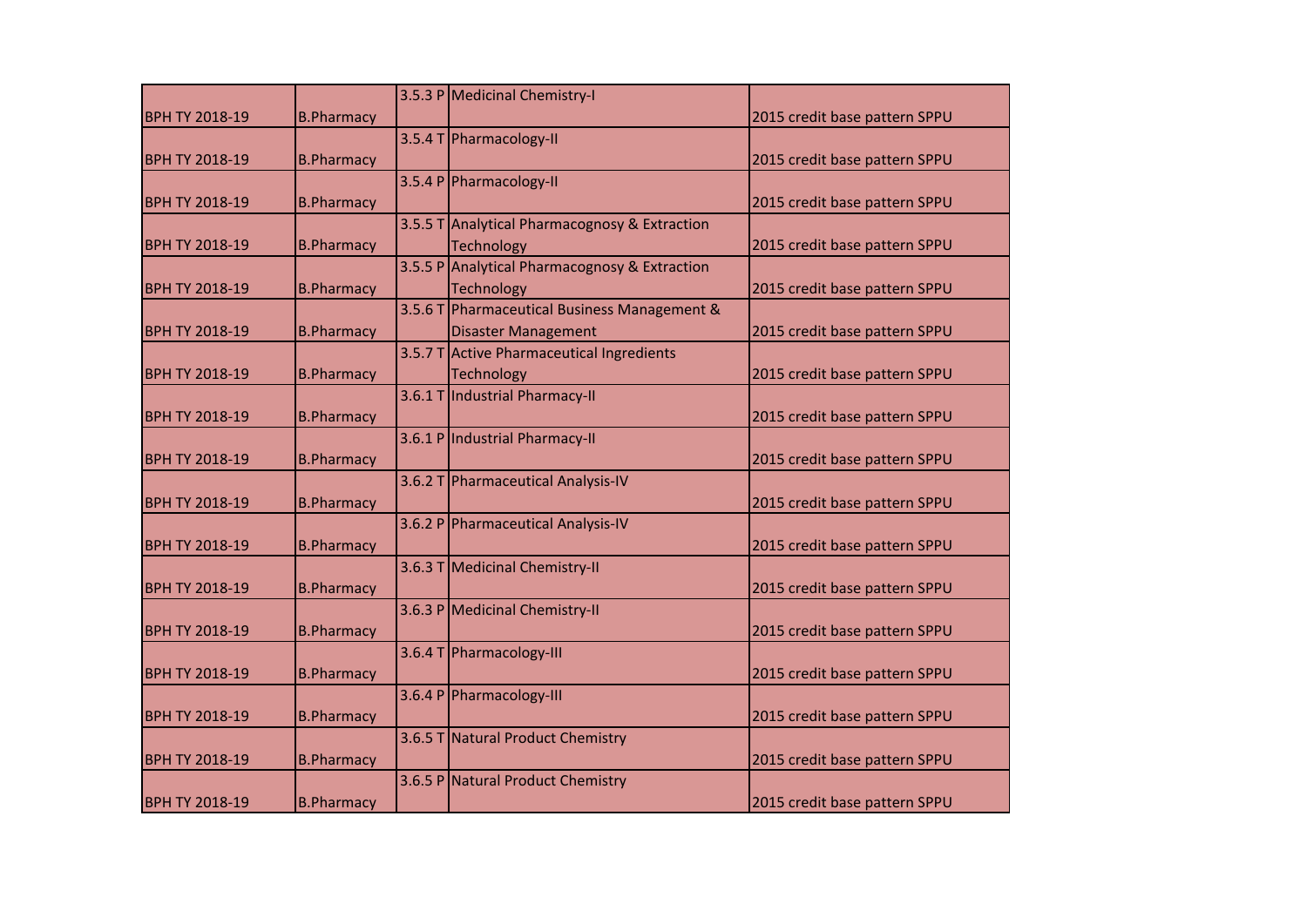|                       |                   | 3.6.6 T Bioorganic Chemistry & Drug Design      |                               |
|-----------------------|-------------------|-------------------------------------------------|-------------------------------|
| <b>BPH TY 2018-19</b> | <b>B.Pharmacy</b> |                                                 | 2015 credit base pattern SPPU |
|                       |                   | 3.6.7 T Pharmaceutical Biotechnology            |                               |
| <b>BPH TY 2018-19</b> | <b>B.Pharmacy</b> |                                                 | 2015 credit base pattern SPPU |
|                       |                   | 2.3.1 T Physical Pharmaceutics- I               |                               |
| <b>BPH SY 2018-19</b> | <b>B.Pharmacy</b> |                                                 | 2015 credit base pattern SPPU |
|                       |                   | 2.3.1 P Physical Pharmaceutics-1                |                               |
| <b>BPH SY 2018-19</b> | <b>B.Pharmacy</b> |                                                 | 2015 credit base pattern SPPU |
|                       |                   | 2.3.2 T Pharmaceutical Microbiology             |                               |
| <b>BPH SY 2018-19</b> | <b>B.Pharmacy</b> |                                                 | 2015 credit base pattern SPPU |
|                       |                   | 2.3.2 P Pharmaceutical Microbiology             |                               |
| <b>BPH SY 2018-19</b> | <b>B.Pharmacy</b> |                                                 | 2015 credit base pattern SPPU |
|                       |                   | 2.3.3 T Pharmaceutical Biochemistry             |                               |
| <b>BPH SY 2018-19</b> | <b>B.Pharmacy</b> |                                                 | 2015 credit base pattern SPPU |
|                       |                   | 2.3.3 P Pharmaceutical Biochemistry             |                               |
| <b>BPH SY 2018-19</b> | <b>B.Pharmacy</b> |                                                 | 2015 credit base pattern SPPU |
|                       |                   | 2.3.4 T Pharmaceutical Organic Chemistry-III    |                               |
| <b>BPH SY 2018-19</b> | <b>B.Pharmacy</b> |                                                 | 2015 credit base pattern SPPU |
|                       |                   | 2.3.4 P Pharmaceutical Organic Chemistry-III    |                               |
| <b>BPH SY 2018-19</b> | <b>B.Pharmacy</b> |                                                 | 2015 credit base pattern SPPU |
|                       |                   | 2.3.5 T Pharmacology-I                          |                               |
| <b>BPH SY 2018-19</b> | <b>B.Pharmacy</b> |                                                 | 2015 credit base pattern SPPU |
|                       |                   | 2.3.6 T Pharmacognosy & Phytochemistry - I      |                               |
| <b>BPH SY 2018-19</b> | <b>B.Pharmacy</b> |                                                 | 2015 credit base pattern SPPU |
|                       |                   |                                                 |                               |
|                       |                   | 2.3.6 P Pharmacognosy & Phytochemistry - I      |                               |
| <b>BPH SY 2018-19</b> | <b>B.Pharmacy</b> |                                                 | 2015 credit base pattern SPPU |
|                       |                   | 2.3.7 T Environmental Sciences                  |                               |
| <b>BPH SY 2018-19</b> | <b>B.Pharmacy</b> |                                                 | 2015 credit base pattern SPPU |
|                       |                   | 2.4.1 T Physical Pharmaceutics-II               |                               |
| <b>BPH SY 2018-19</b> | <b>B.Pharmacy</b> |                                                 | 2015 credit base pattern SPPU |
|                       |                   | 2.4.1 P Physical Pharmaceutics-II               |                               |
| <b>BPH SY 2018-19</b> | <b>B.Pharmacy</b> |                                                 | 2015 credit base pattern SPPU |
|                       |                   | 2.4.2 T Pathophysiology & Clinical Biochemistry |                               |
| <b>BPH SY 2018-19</b> | <b>B.Pharmacy</b> |                                                 | 2015 credit base pattern SPPU |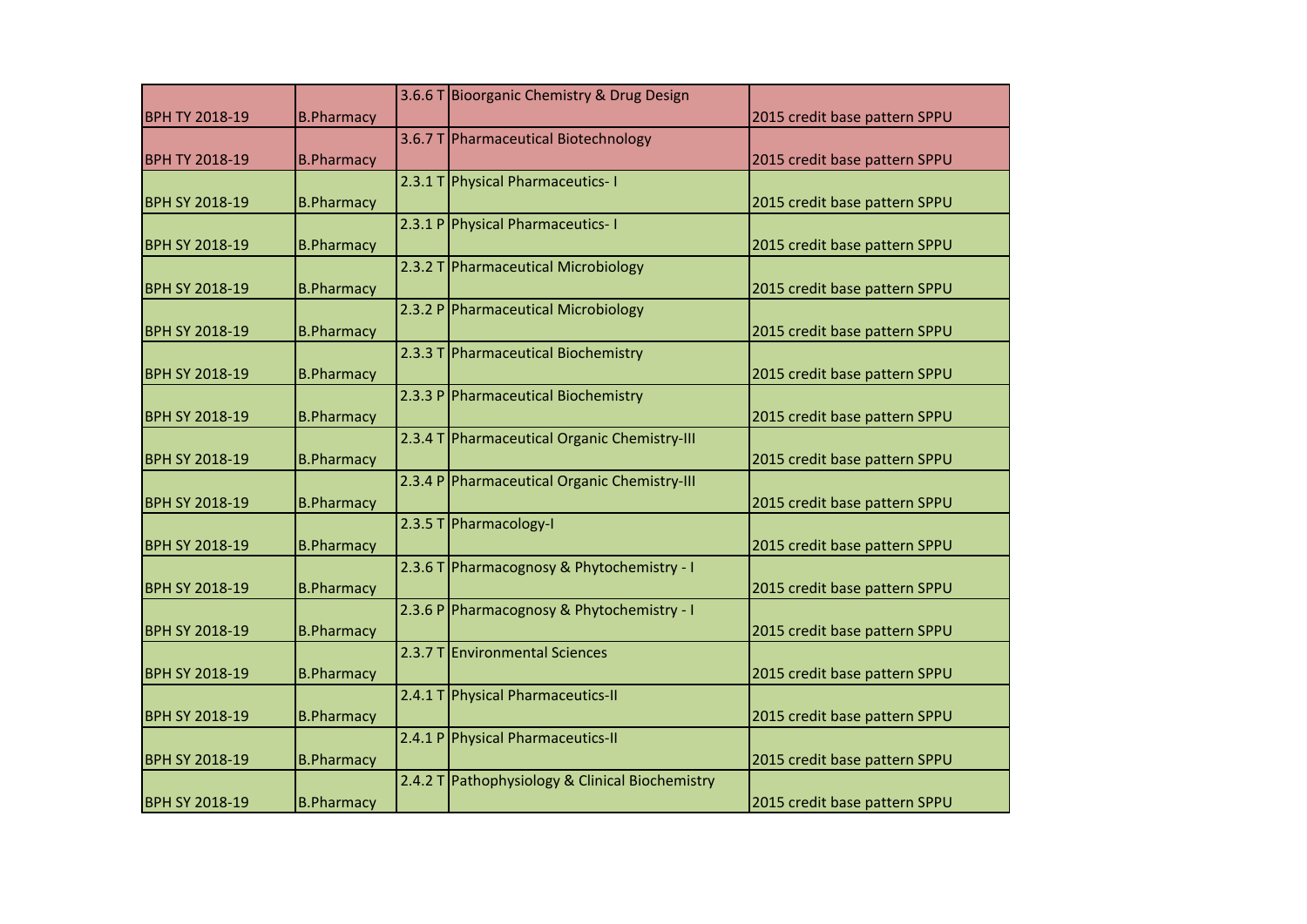| <b>BPH SY 2018-19</b> | <b>B.Pharmacy</b> |                            | 2.4.2 P Pathophysiology & Clinical Biochemistry       | 2015 credit base pattern SPPU |
|-----------------------|-------------------|----------------------------|-------------------------------------------------------|-------------------------------|
| <b>BPH SY 2018-19</b> | <b>B.Pharmacy</b> |                            | 2.4.3 T Pharmaceutical Organic Chemistry-IV           | 2015 credit base pattern SPPU |
| <b>BPH SY 2018-19</b> | <b>B.Pharmacy</b> |                            | 2.4.3 P Pharmaceutical Organic Chemistry-IV           | 2015 credit base pattern SPPU |
| <b>BPH SY 2018-19</b> | <b>B.Pharmacy</b> |                            | 2.4.4 T Pharmaceutical Analysis-II                    | 2015 credit base pattern SPPU |
| <b>BPH SY 2018-19</b> | <b>B.Pharmacy</b> |                            | 2.4.4 P Pharmaceutical Analysis-II                    | 2015 credit base pattern SPPU |
| <b>BPH SY 2018-19</b> | <b>B.Pharmacy</b> |                            | 2.4.5 T Pharmacognosy & Phytochemistry - II           | 2015 credit base pattern SPPU |
| <b>BPH SY 2018-19</b> | <b>B.Pharmacy</b> |                            | 2.4.5 P Pharmacognosy & Phytochemistry - II           | 2015 credit base pattern SPPU |
| <b>BPH SY 2018-19</b> | <b>B.Pharmacy</b> |                            | 2.4.6 T Pharmaceutical Engineering                    | 2015 credit base pattern SPPU |
| <b>BPH FY 2018-19</b> | <b>B.Pharmacy</b> | <b>BP101</b><br>т          | Human Anatomy and Physiology I-Theory                 | 2018-19 Syllabus as per PCI   |
| <b>BPH FY 2018-19</b> | <b>B.Pharmacy</b> | <b>BP102</b><br>т          | Pharmaceutical Analysis I - Theory                    | 2018-19 Syllabus as per PCI   |
| <b>BPH FY 2018-19</b> | <b>B.Pharmacy</b> | <b>BP103</b><br>T          | Pharmaceutics I - Theory                              | 2018-19 Syllabus as per PCI   |
| <b>BPH FY 2018-19</b> | <b>B.Pharmacy</b> | <b>BP104</b><br>т          | Pharmaceutical Inorganic Chemistry -<br><b>Theory</b> | 2018-19 Syllabus as per PCI   |
| <b>BPH FY 2018-19</b> | <b>B.Pharmacy</b> | <b>BP105</b>               | Communication skills - Theory *                       | 2018-19 Syllabus as per PCI   |
| <b>BPH FY 2018-19</b> | <b>B.Pharmacy</b> | <b>BP106</b><br><b>RBT</b> | Remedial Biology/                                     | 2018-19 Syllabus as per PCI   |
| <b>BPH FY 2018-19</b> | <b>B.Pharmacy</b> |                            | P106RMRemedial Mathematics - Theory*                  | 2018-19 Syllabus as per PCI   |
| <b>BPH FY 2018-19</b> | <b>B.Pharmacy</b> | <b>BP107</b><br>P          | Human Anatomy and Physiology - Practical              | 2018-19 Syllabus as per PCI   |
| <b>BPH FY 2018-19</b> | <b>B.Pharmacy</b> | <b>BP108</b><br>P          | Pharmaceutical Analysis I - Practical                 | 2018-19 Syllabus as per PCI   |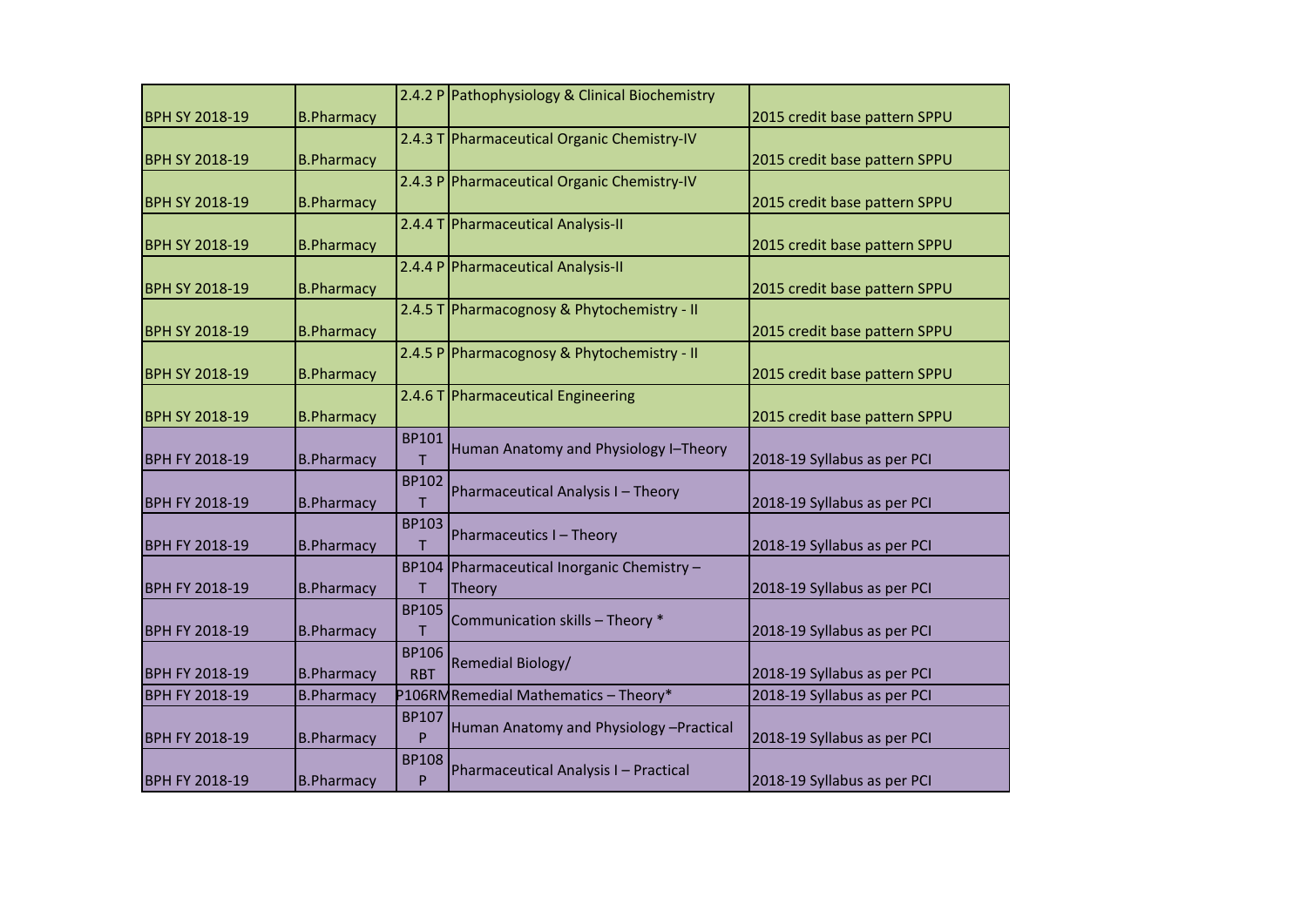| <b>BPH FY 2018-19</b> | <b>B.Pharmacy</b> | <b>BP109</b><br>P          | Pharmaceutics I - Practical                            | 2018-19 Syllabus as per PCI |
|-----------------------|-------------------|----------------------------|--------------------------------------------------------|-----------------------------|
| <b>BPH FY 2018-19</b> | <b>B.Pharmacy</b> | <b>BP110</b><br>P          | Pharmaceutical Inorganic Chemistry -<br>Practical      | 2018-19 Syllabus as per PCI |
| <b>BPH FY 2018-19</b> | <b>B.Pharmacy</b> | <b>BP111</b><br>P          | Communication skills -Practical*                       | 2018-19 Syllabus as per PCI |
| BPH FY 2018-19        | <b>B.Pharmacy</b> | <b>BP112</b><br><b>RBP</b> | Remedial Biology - Practical*                          | 2018-19 Syllabus as per PCI |
| <b>BPH FY 2018-19</b> | <b>B.Pharmacy</b> | <b>BP201</b><br>T          | Human Anatomy and Physiology II - Theory               | 2018-19 Syllabus as per PCI |
| <b>BPH FY 2018-19</b> | <b>B.Pharmacy</b> | <b>BP202</b><br>т          | Pharmaceutical Organic Chemistry I-<br>Theory          | 2018-19 Syllabus as per PCI |
| <b>BPH FY 2018-19</b> | <b>B.Pharmacy</b> | <b>BP203</b><br>т          | Biochemistry - Theory                                  | 2018-19 Syllabus as per PCI |
| <b>BPH FY 2018-19</b> | <b>B.Pharmacy</b> | <b>BP204</b><br>т          | Pathophysiology - Theory                               | 2018-19 Syllabus as per PCI |
| <b>BPH FY 2018-19</b> | <b>B.Pharmacy</b> | <b>BP205</b><br>т          | Computer Applications in Pharmacy -<br>Theory *        | 2018-19 Syllabus as per PCI |
| <b>BPH FY 2018-19</b> | <b>B.Pharmacy</b> | T                          | BP206 Environmental sciences - Theory *                | 2018-19 Syllabus as per PCI |
| <b>BPH FY 2018-19</b> | <b>B.Pharmacy</b> | <b>BP207</b><br>P          | Human Anatomy and Physiology II -Practical             | 2018-19 Syllabus as per PCI |
| <b>BPH FY 2018-19</b> | <b>B.Pharmacy</b> | P                          | BP208 Pharmaceutical Organic Chemistry I-<br>Practical | 2018-19 Syllabus as per PCI |
| <b>BPH FY 2018-19</b> | <b>B.Pharmacy</b> | <b>BP209</b><br>P          | Biochemistry - Practical                               | 2018-19 Syllabus as per PCI |
| <b>BPH FY 2018-19</b> | <b>B.Pharmacy</b> | <b>BP210</b><br>P          | Computer Applications in Pharmacy -<br>Practical*      | 2018-19 Syllabus as per PCI |
| MPH FY 2018-19        | M.Pharmacy        | MQA1<br>01T                | Modern Pharmaceutical Analytical<br><b>Techniques</b>  | 2018-19 Syllabus as per PCI |
| MPH FY 2018-19        | M.Pharmacy        | MQA1<br>02T                | <b>Quality Management System</b>                       | 2018-19 Syllabus as per PCI |
| MPH FY 2018-19        | M.Pharmacy        | MQA1<br>03T                | <b>Quality Control and Quality Assurance</b>           | 2018-19 Syllabus as per PCI |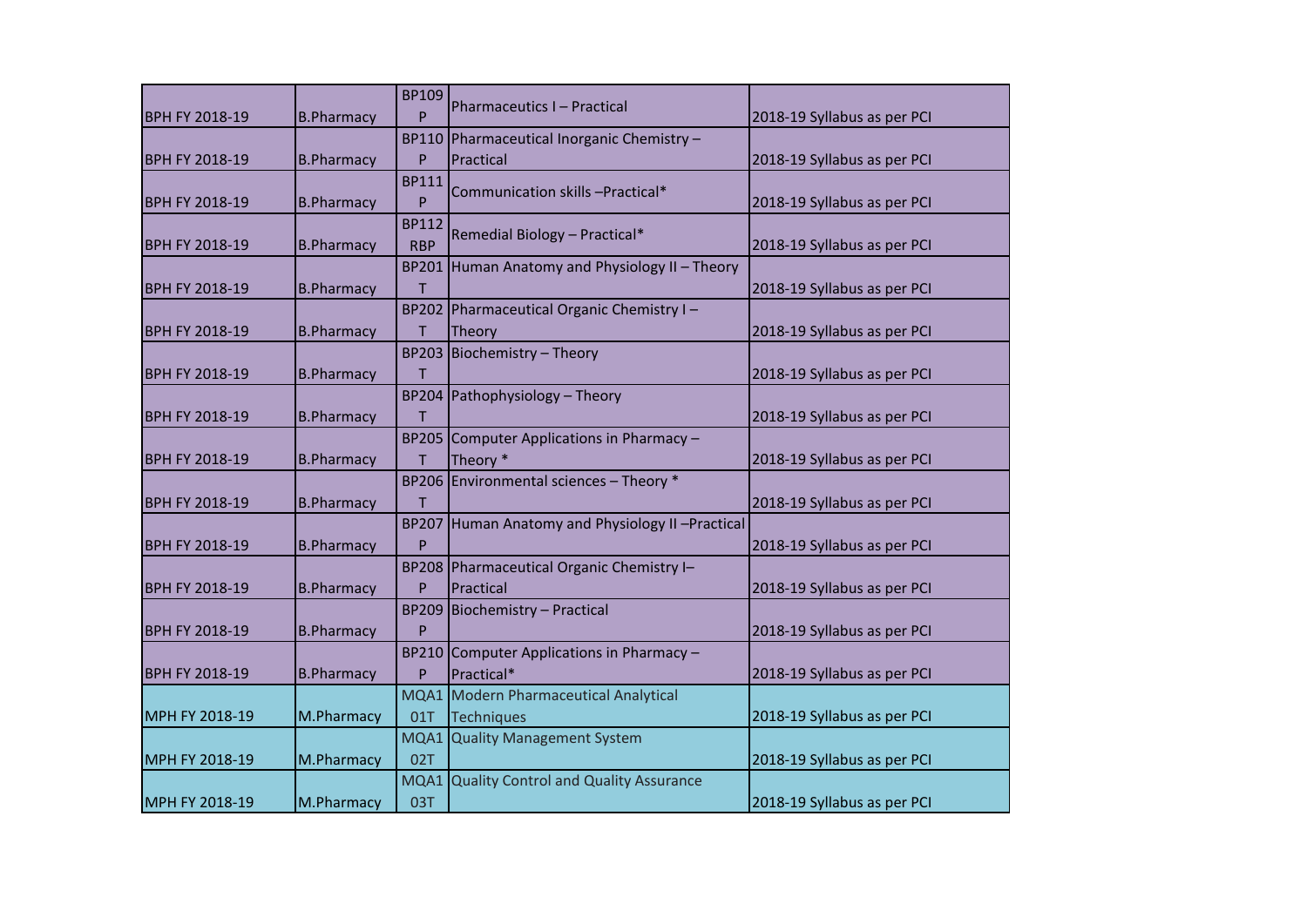|                          |                   |            | MQA1 Product Development and Technology             |                                  |
|--------------------------|-------------------|------------|-----------------------------------------------------|----------------------------------|
| MPH FY 2018-19           | M.Pharmacy        | 04T        | <b>Transfer</b>                                     | 2018-19 Syllabus as per PCI      |
|                          |                   | MQA1       | <b>Pharmaceutical Quality Assurance Practical I</b> |                                  |
| MPH FY 2018-19           | M.Pharmacy        | <b>05P</b> |                                                     | 2018-19 Syllabus as per PCI      |
|                          |                   | MQA2       | <b>Hazards and Safety Management</b>                |                                  |
| MPH FY 2018-19           | M.Pharmacy        | 01T        |                                                     | 2018-19 Syllabus as per PCI      |
|                          |                   | MQA2       | <b>Pharmaceutical Validation</b>                    |                                  |
| MPH FY 2018-19           | M.Pharmacy        | 02T        |                                                     | 2018-19 Syllabus as per PCI      |
|                          |                   | MQA2       | <b>Audits and Regulatory Compliance</b>             |                                  |
| MPH FY 2018-19           | M.Pharmacy        | 03T        |                                                     | 2018-19 Syllabus as per PCI      |
|                          |                   | MQA2       | Pharmaceutical Manufacturing Technology             |                                  |
| MPH FY 2018-19           | M.Pharmacy        | 04T        |                                                     | 2018-19 Syllabus as per PCI      |
|                          |                   | MQA2       | Pharmaceutical Quality Assurance Practical          |                                  |
| MPH FY 2018-19           | M.Pharmacy        | 05P        |                                                     | 2018-19 Syllabus as per PCI      |
| MPH SY 2018-19           | M.Pharmacy        | III        | <b>Research work</b>                                | 2013-14 credit base pattern SPPU |
|                          |                   |            | Seminar on Research Envisaged for                   |                                  |
| MPH SY 2018-19           | M.Pharmacy        | III        | <b>Dissertation</b>                                 | 2013-14 credit base pattern SPPU |
|                          |                   |            | Seminar on recent trends in Quality                 |                                  |
| <b>MPH SY 2018-19</b>    | M.Pharmacy        | III        | <b>Assurance Techniques</b>                         | 2013-14 credit base pattern SPPU |
| MPH SY 2018-19           | M.Pharmacy        | IV         | <b>Seminar on Dissertation</b>                      | 2013-14 credit base pattern SPPU |
| MPH SY 2018-19           | M.Pharmacy        | IV         | <b>Research work</b>                                | 2013-14 credit base pattern SPPU |
| <b>BPH 2017-18 Final</b> | <b>B.Pharmacy</b> | 7101       | Pharmacology-II                                     | 2013-14 SNDT Syllabus            |
| <b>BPH 2017-18 Final</b> | <b>B.Pharmacy</b> | 7201       | Pharmacology-II Practical                           | 2013-14 SNDT Syllabus            |
|                          |                   |            | <b>Biotechnology-I (Fermentation Technology</b>     |                                  |
| <b>BPH 2017-18 Final</b> | <b>B.Pharmacy</b> | 7102       | and Plant Tissue Culture)                           | 2013-14 SNDT Syllabus            |
| <b>BPH 2017-18 Final</b> | <b>B.Pharmacy</b> | 7103       | <b>Medicinal Chemistry</b>                          | 2013-14 SNDT Syllabus            |
| <b>BPH 2017-18 Final</b> | <b>B.Pharmacy</b> | 7203       | <b>Medicinal Chemistry Practical</b>                | 2013-14 SNDT Syllabus            |
| <b>BPH 2017-18 Final</b> | <b>B.Pharmacy</b> | 7104       | Cosmeticology                                       | 2013-14 SNDT Syllabus            |
| <b>BPH 2017-18 Final</b> | <b>B.Pharmacy</b> | 7204       | <b>Cosmeticology Practical</b>                      | 2013-14 SNDT Syllabus            |
|                          |                   |            | Pharmaceutics VI (Pharmaceutical                    |                                  |
| <b>BPH 2017-18 Final</b> | <b>B.Pharmacy</b> | 7105       | Technology)                                         | 2013-14 SNDT Syllabus            |
|                          |                   |            | <b>Biopharmaceutics and Pharmacokinetics</b>        |                                  |
| <b>BPH 2017-18 Final</b> | <b>B.Pharmacy</b> | 8101       |                                                     | 2013-14 SNDT Syllabus            |
| <b>BPH 2017-18 Final</b> | <b>B.Pharmacy</b> |            | 8102 Novel Drug Delivery Systems                    | 2013-14 SNDT Syllabus            |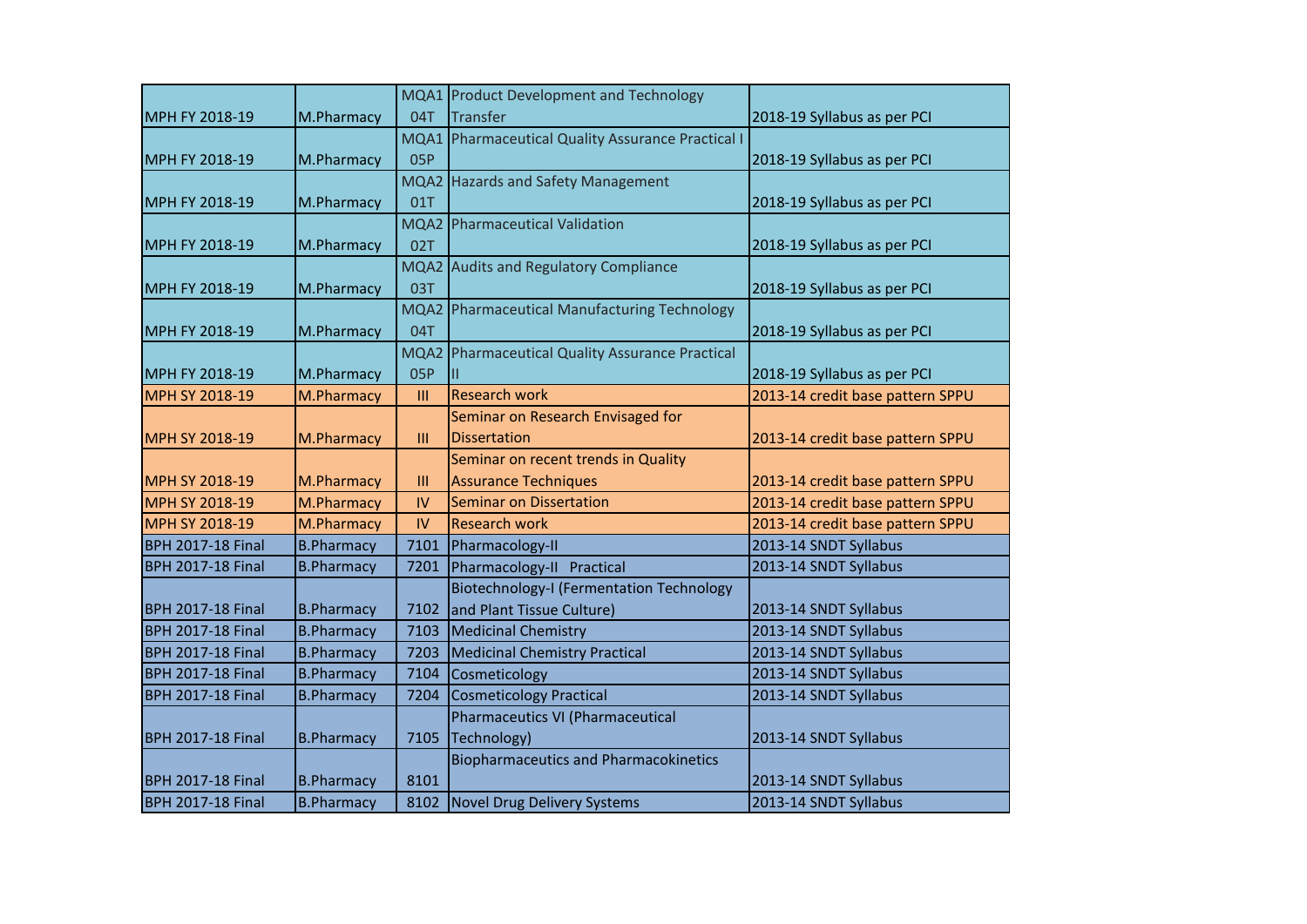| <b>BPH 2017-18 Final</b> | <b>B.Pharmacy</b> | 8202 | Novel Drug Delivery Systems Practical           | 2013-14 SNDT Syllabus |
|--------------------------|-------------------|------|-------------------------------------------------|-----------------------|
| <b>BPH 2017-18 Final</b> | <b>B.Pharmacy</b> | 8103 | Biochemistry                                    | 2013-14 SNDT Syllabus |
| <b>BPH 2017-18 Final</b> | <b>B.Pharmacy</b> | 8203 | <b>Biochemistry Practical</b>                   | 2013-14 SNDT Syllabus |
|                          |                   |      | <b>Industrial Organization &amp; Drug Store</b> |                       |
| <b>BPH 2017-18 Final</b> | <b>B.Pharmacy</b> | 8104 | management                                      | 2013-14 SNDT Syllabus |
|                          |                   |      | Biotechnology-II (Animal tissue Culture and     |                       |
| <b>BPH 2017-18 Final</b> | <b>B.Pharmacy</b> | 8105 | Microbial genetics)                             | 2013-14 SNDT Syllabus |
| <b>BPH 2017-18 Final</b> | <b>B.Pharmacy</b> | 8106 | Project Work & Seminar                          | 2013-14 SNDT Syllabus |
| <b>BPH 2017-18 TY</b>    | <b>B.Pharmacy</b> | 5101 | Pharmacognosy-II                                | 2013-14 SNDT Syllabus |
| <b>BPH 2017-18 TY</b>    | <b>B.Pharmacy</b> | 5201 | Pharmacognosy-II Practical                      | 2013-14 SNDT Syllabus |
| <b>BPH 2017-18 TY</b>    | <b>B.Pharmacy</b> | 5102 | Pharmacology -I                                 | 2013-14 SNDT Syllabus |
| <b>BPH 2017-18 TY</b>    | <b>B.Pharmacy</b> | 5202 | Pharmacology -I Practical                       | 2013-14 SNDT Syllabus |
| <b>BPH 2017-18 TY</b>    | <b>B.Pharmacy</b> | 5103 | Pharmaceutical Jurisprudence                    | 2013-14 SNDT Syllabus |
|                          |                   |      | Pharm.Chemistry-III (CNS Depressants and        |                       |
| <b>BPH 2017-18 TY</b>    | <b>B.Pharmacy</b> | 5104 | Antihistaminic Agents)                          | 2013-14 SNDT Syllabus |
|                          |                   |      | Pharm.Chemistry-III (CNS Depressants and        |                       |
| <b>BPH 2017-18 TY</b>    | <b>B.Pharmacy</b> | 5204 | Antihistaminic Agents) Practical                | 2013-14 SNDT Syllabus |
|                          |                   |      | Pharmaceutics-IV (Sterile Dosage forms,         |                       |
|                          |                   |      | blood and blood products and surgical           |                       |
| <b>BPH 2017-18 TY</b>    | <b>B.Pharmacy</b> | 5105 | dressings)                                      | 2013-14 SNDT Syllabus |
|                          |                   |      | Pharmaceutics-IV (Sterile Dosage forms,         |                       |
|                          |                   |      | blood and blood products and surgical           |                       |
| <b>BPH 2017-18 TY</b>    | <b>B.Pharmacy</b> | 5105 | dressings) Practical                            | 2013-14 SNDT Syllabus |
| <b>BPH 2017-18 TY</b>    | <b>B.Pharmacy</b> | 6101 | <b>Clinical Pharmacy Drug Interaction</b>       | 2013-14 SNDT Syllabus |
| <b>BPH 2017-18 TY</b>    | <b>B.Pharmacy</b> | 6102 | <b>Dispensing &amp; Hospital Pharmacy</b>       | 2013-14 SNDT Syllabus |
|                          |                   | 6202 | Dispensing & Hospital Pharmacy Practical        |                       |
| <b>BPH 2017-18 TY</b>    | <b>B.Pharmacy</b> |      |                                                 | 2013-14 SNDT Syllabus |
|                          |                   | 6103 | Pharmaceutical Analysis II (Instrumental        |                       |
| <b>BPH 2017-18 TY</b>    | <b>B.Pharmacy</b> |      | methods of Analysis)                            | 2013-14 SNDT Syllabus |
|                          |                   | 6203 | Pharmaceutical Analysis II (Instrumental        |                       |
|                          |                   |      | methods of Analysis) Practical                  |                       |
| <b>BPH 2017-18 TY</b>    | <b>B.Pharmacy</b> |      |                                                 | 2013-14 SNDT Syllabus |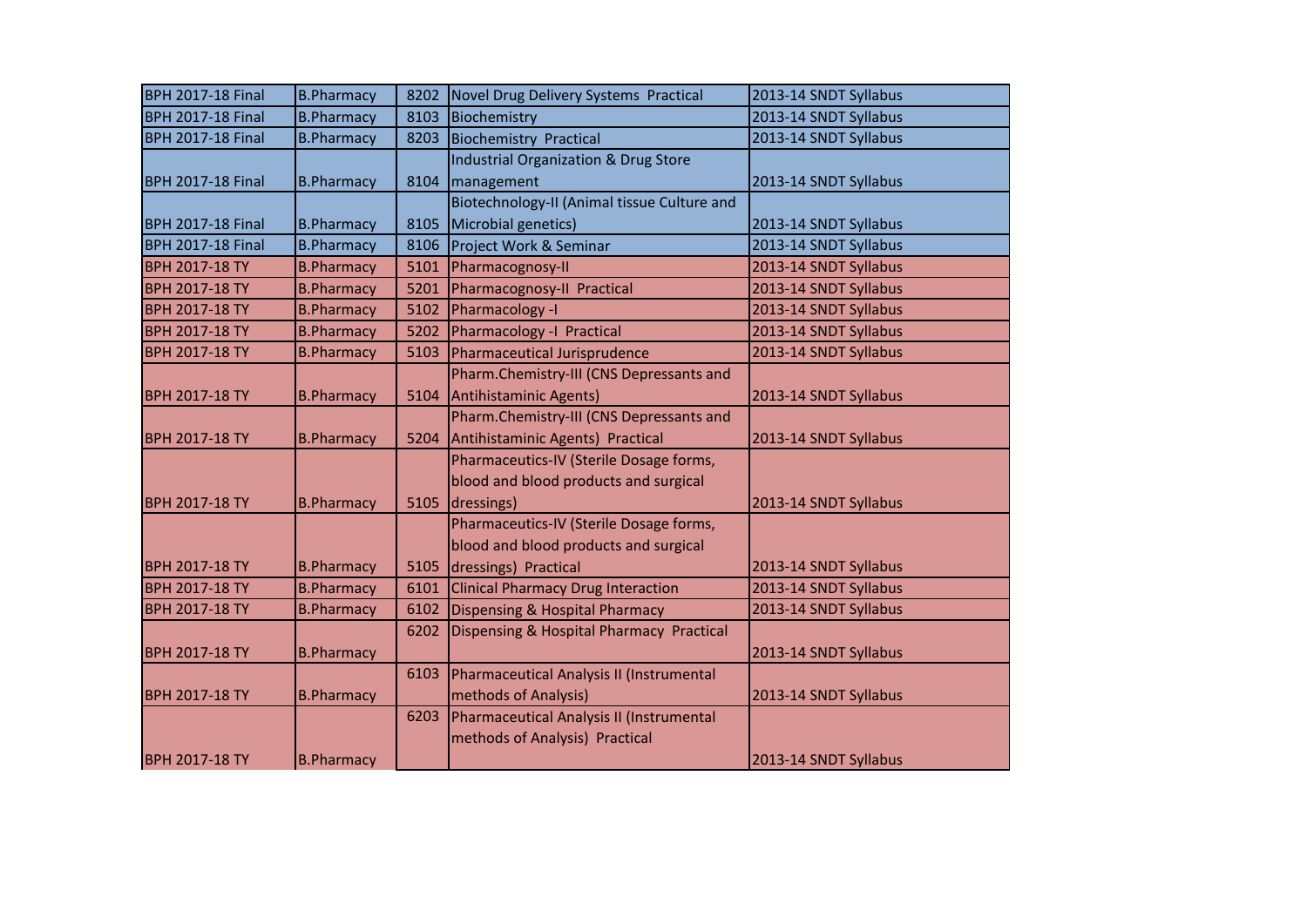|                       |                   | 6104    | Pharmaceutics V (Coating Technology,         |                               |
|-----------------------|-------------------|---------|----------------------------------------------|-------------------------------|
|                       |                   |         | Radiopharmaceuticals, ophthalmic products    |                               |
| <b>BPH 2017-18 TY</b> | <b>B.Pharmacy</b> |         | and packaging development)                   | 2013-14 SNDT Syllabus         |
|                       |                   | 6204    | Pharmaceutics V (Coating Technology,         |                               |
|                       |                   |         | Radiopharmaceuticals, ophthalmic products    |                               |
|                       |                   |         | and packaging development) Practical         |                               |
| <b>BPH 2017-18 TY</b> | <b>B.Pharmacy</b> |         |                                              | 2013-14 SNDT Syllabus         |
|                       |                   | 6105    | Pharm.Chemistry-IV (Steroids and Drugs       |                               |
| <b>BPH 2017-18 TY</b> | <b>B.Pharmacy</b> |         | affecting Hormones)                          | 2013-14 SNDT Syllabus         |
|                       |                   | 6205    | Pharm.Chemistry-IV (Steroids and Drugs       |                               |
| <b>BPH 2017-18 TY</b> | <b>B.Pharmacy</b> |         | affecting Hormones) Practical                | 2013-14 SNDT Syllabus         |
|                       |                   | 2.3.1 T | <b>Physical Pharmaceutics-1</b>              |                               |
| BPH 2017-18 SY        | <b>B.Pharmacy</b> |         |                                              | 2015 credit base pattern SPPU |
|                       |                   |         | 2.3.1 P Physical Pharmaceutics-1             |                               |
| BPH 2017-18 SY        | <b>B.Pharmacy</b> |         |                                              | 2015 credit base pattern SPPU |
|                       |                   |         | 2.3.2 T Pharmaceutical Microbiology          |                               |
| BPH 2017-18 SY        | <b>B.Pharmacy</b> |         |                                              | 2015 credit base pattern SPPU |
|                       |                   |         | 2.3.2 P Pharmaceutical Microbiology          |                               |
| BPH 2017-18 SY        | <b>B.Pharmacy</b> |         |                                              | 2015 credit base pattern SPPU |
|                       |                   |         | 2.3.3 T Pharmaceutical Biochemistry          |                               |
| BPH 2017-18 SY        | <b>B.Pharmacy</b> |         |                                              | 2015 credit base pattern SPPU |
|                       |                   |         | 2.3.3 P Pharmaceutical Biochemistry          |                               |
| BPH 2017-18 SY        | <b>B.Pharmacy</b> |         |                                              | 2015 credit base pattern SPPU |
|                       |                   |         | 2.3.4 T Pharmaceutical Organic Chemistry-III |                               |
| BPH 2017-18 SY        | <b>B.Pharmacy</b> |         |                                              | 2015 credit base pattern SPPU |
|                       |                   |         | 2.3.4 P Pharmaceutical Organic Chemistry-III |                               |
| BPH 2017-18 SY        | <b>B.Pharmacy</b> |         |                                              | 2015 credit base pattern SPPU |
|                       |                   |         | 2.3.5 T Pharmacology-I                       |                               |
| BPH 2017-18 SY        | <b>B.Pharmacy</b> |         |                                              | 2015 credit base pattern SPPU |
|                       |                   |         | 2.3.6 T Pharmacognosy & Phytochemistry - I   |                               |
| BPH 2017-18 SY        | <b>B.Pharmacy</b> |         |                                              | 2015 credit base pattern SPPU |
|                       |                   |         | 2.3.6 P Pharmacognosy & Phytochemistry - I   |                               |
| BPH 2017-18 SY        | <b>B.Pharmacy</b> |         |                                              | 2015 credit base pattern SPPU |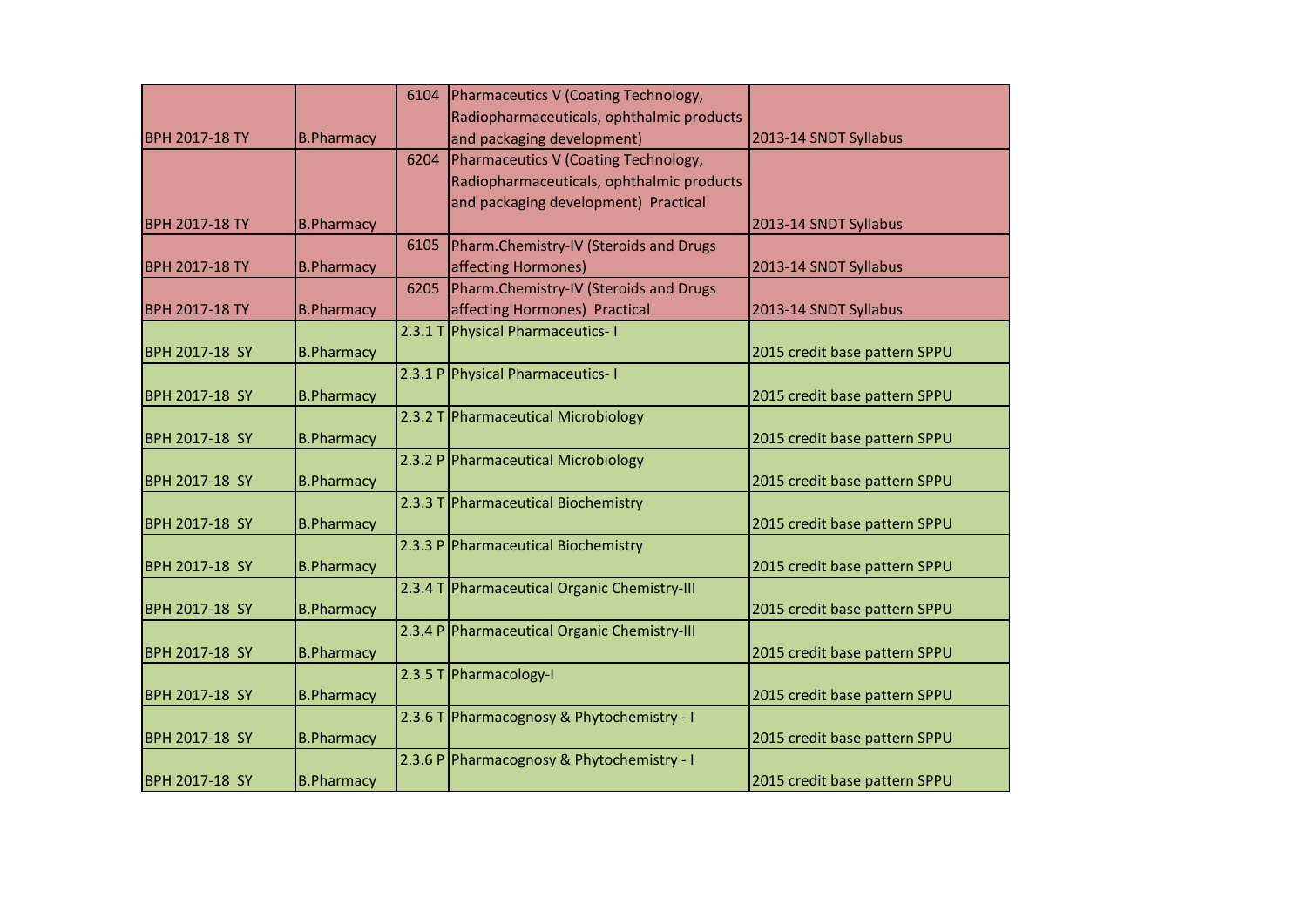|                       |                   |         | 2.3.7 T Environmental Sciences                  |                               |
|-----------------------|-------------------|---------|-------------------------------------------------|-------------------------------|
| <b>BPH 2017-18 SY</b> | <b>B.Pharmacy</b> |         |                                                 | 2015 credit base pattern SPPU |
|                       |                   | 2.4.1 T | Physical Pharmaceutics-II                       |                               |
| <b>BPH 2017-18 SY</b> | <b>B.Pharmacy</b> |         |                                                 | 2015 credit base pattern SPPU |
|                       |                   | 2.4.1P  | <b>Physical Pharmaceutics-II</b>                |                               |
| <b>BPH 2017-18 SY</b> | <b>B.Pharmacy</b> |         |                                                 | 2015 credit base pattern SPPU |
|                       |                   | 2.4.2 T | Pathophysiology & Clinical Biochemistry         |                               |
| <b>BPH 2017-18 SY</b> | <b>B.Pharmacy</b> |         |                                                 | 2015 credit base pattern SPPU |
|                       |                   |         | 2.4.2 P Pathophysiology & Clinical Biochemistry |                               |
| <b>BPH 2017-18 SY</b> | <b>B.Pharmacy</b> |         |                                                 | 2015 credit base pattern SPPU |
|                       |                   | 2.4.3 T | Pharmaceutical Organic Chemistry-IV             |                               |
| <b>BPH 2017-18 SY</b> | <b>B.Pharmacy</b> |         |                                                 | 2015 credit base pattern SPPU |
|                       |                   |         | 2.4.3 P Pharmaceutical Organic Chemistry-IV     |                               |
| <b>BPH 2017-18 SY</b> | <b>B.Pharmacy</b> |         |                                                 | 2015 credit base pattern SPPU |
| <b>BPH 2017-18 SY</b> | <b>B.Pharmacy</b> |         | 2.4.4 T Pharmaceutical Analysis-II              | 2015 credit base pattern SPPU |
|                       |                   |         | 2.4.4 P Pharmaceutical Analysis-II              |                               |
| <b>BPH 2017-18 SY</b> | <b>B.Pharmacy</b> |         |                                                 | 2015 credit base pattern SPPU |
|                       |                   | 2.4.5T  | Pharmacognosy & Phytochemistry - II             |                               |
| <b>BPH 2017-18 SY</b> | <b>B.Pharmacy</b> |         |                                                 | 2015 credit base pattern SPPU |
|                       |                   |         | 2.4.5 P Pharmacognosy & Phytochemistry - II     |                               |
| <b>BPH 2017-18 SY</b> | <b>B.Pharmacy</b> |         |                                                 | 2015 credit base pattern SPPU |
|                       |                   |         | 2.4.6 T Pharmaceutical Engineering              |                               |
| <b>BPH 2017-18 SY</b> | <b>B.Pharmacy</b> |         |                                                 | 2015 credit base pattern SPPU |
|                       |                   | 1.1.1T  | Pharmaceutics-1                                 |                               |
| <b>BPH 2017-18 FY</b> | <b>B.Pharmacy</b> |         |                                                 | 2015 credit base pattern SPPU |
|                       |                   |         | 1.1.1 P Pharmaceutics-1                         |                               |
| <b>BPH 2017-18 FY</b> | <b>B.Pharmacy</b> |         |                                                 | 2015 credit base pattern SPPU |
|                       |                   |         | 1.1.2 T Modern Dispensing                       |                               |
| <b>BPH 2017-18 FY</b> | <b>B.Pharmacy</b> |         |                                                 | 2015 credit base pattern SPPU |
|                       |                   |         | 1.1.2 P Modern Dispensing Practices             |                               |
| <b>BPH 2017-18 FY</b> | <b>B.Pharmacy</b> |         |                                                 | 2015 credit base pattern SPPU |
|                       |                   |         | 1.1.3 T Pharmaceutical Inorganic Chemistry      |                               |
| <b>BPH 2017-18 FY</b> | <b>B.Pharmacy</b> |         |                                                 | 2015 credit base pattern SPPU |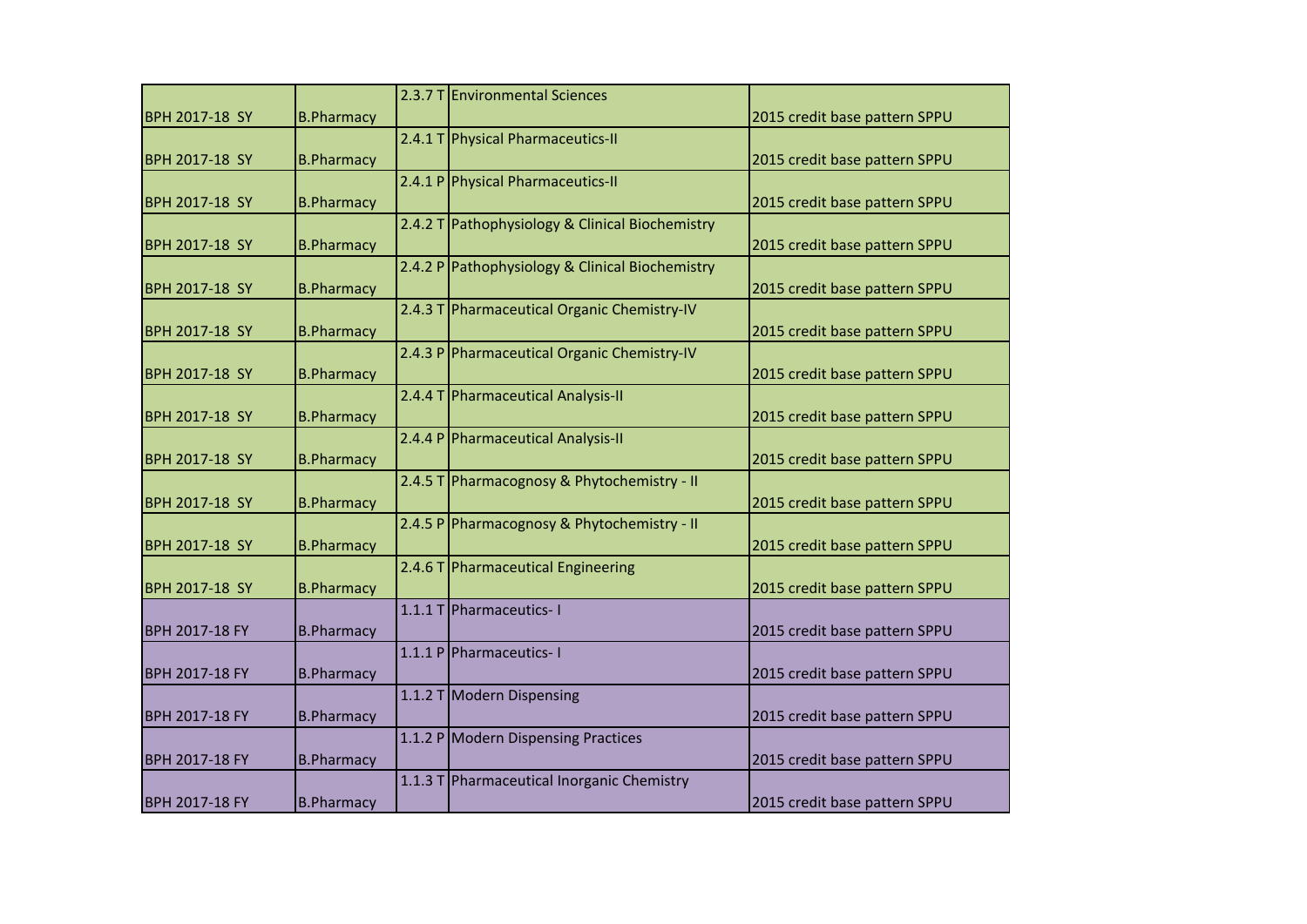|                       |                   | 1.1.3 P Pharmaceutical Inorganic Chemistry       |                               |
|-----------------------|-------------------|--------------------------------------------------|-------------------------------|
| <b>BPH 2017-18 FY</b> | <b>B.Pharmacy</b> |                                                  | 2015 credit base pattern SPPU |
|                       |                   | 1.1.4 T Pharmaceutical Organic Chemistry-I       |                               |
| BPH 2017-18 FY        | <b>B.Pharmacy</b> |                                                  | 2015 credit base pattern SPPU |
|                       |                   | 1.1.4 P Pharmaceutical Organic Chemistry-I       |                               |
| BPH 2017-18 FY        | <b>B.Pharmacy</b> |                                                  | 2015 credit base pattern SPPU |
|                       |                   | 1.1.5 T Human Anatomy & Physiology-I             |                               |
| BPH 2017-18 FY        | <b>B.Pharmacy</b> |                                                  | 2015 credit base pattern SPPU |
|                       |                   | 1.1.5 P Human Anatomy & Physiology-I             |                               |
| BPH 2017-18 FY        | <b>B.Pharmacy</b> |                                                  | 2015 credit base pattern SPPU |
|                       |                   | 1.1.6 T Communication and soft skill development |                               |
| BPH 2017-18 FY        | <b>B.Pharmacy</b> |                                                  | 2015 credit base pattern SPPU |
|                       |                   | 1.2.1 T Pharmaceutics-II                         |                               |
| <b>BPH 2017-18 FY</b> | <b>B.Pharmacy</b> |                                                  | 2015 credit base pattern SPPU |
|                       |                   | 1.2.1 T Dosage form design                       |                               |
| BPH 2017-18 FY        | <b>B.Pharmacy</b> |                                                  | 2015 credit base pattern SPPU |
|                       |                   | 1.2.2 P Dosage form design                       |                               |
| BPH 2017-18 FY        | <b>B.Pharmacy</b> |                                                  | 2015 credit base pattern SPPU |
|                       |                   | 1.2.3 T Pharmaceutical Organic Chemistry-II      |                               |
| BPH 2017-18 FY        | <b>B.Pharmacy</b> |                                                  | 2015 credit base pattern SPPU |
|                       |                   | 1.2.3 P Pharmaceutical Organic Chemistry-II      |                               |
| BPH 2017-18 FY        | <b>B.Pharmacy</b> |                                                  | 2015 credit base pattern SPPU |
|                       |                   | 1.2.4 T Human Anatomy & Physiology-II            |                               |
| BPH 2017-18 FY        | <b>B.Pharmacy</b> |                                                  | 2015 credit base pattern SPPU |
|                       |                   | 1.2.4 P Human Anatomy & Physiology -II           |                               |
| BPH 2017-18 FY        | <b>B.Pharmacy</b> |                                                  | 2015 credit base pattern SPPU |
|                       |                   | 1.2.5 T Pharmacognosy                            |                               |
| BPH 2017-18 FY        | <b>B.Pharmacy</b> |                                                  | 2015 credit base pattern SPPU |
|                       |                   | 1.2.5 P Pharmacognosy                            |                               |
| BPH 2017-18 FY        | <b>B.Pharmacy</b> |                                                  | 2015 credit base pattern SPPU |
|                       |                   | 1.2.6 T Pharmaceutical Analysis I                |                               |
| BPH 2017-18 FY        | <b>B.Pharmacy</b> |                                                  | 2015 credit base pattern SPPU |
|                       |                   | 1.2.6 P Pharmaceutical Analysis I                |                               |
| BPH 2017-18 FY        | <b>B.Pharmacy</b> |                                                  | 2015 credit base pattern SPPU |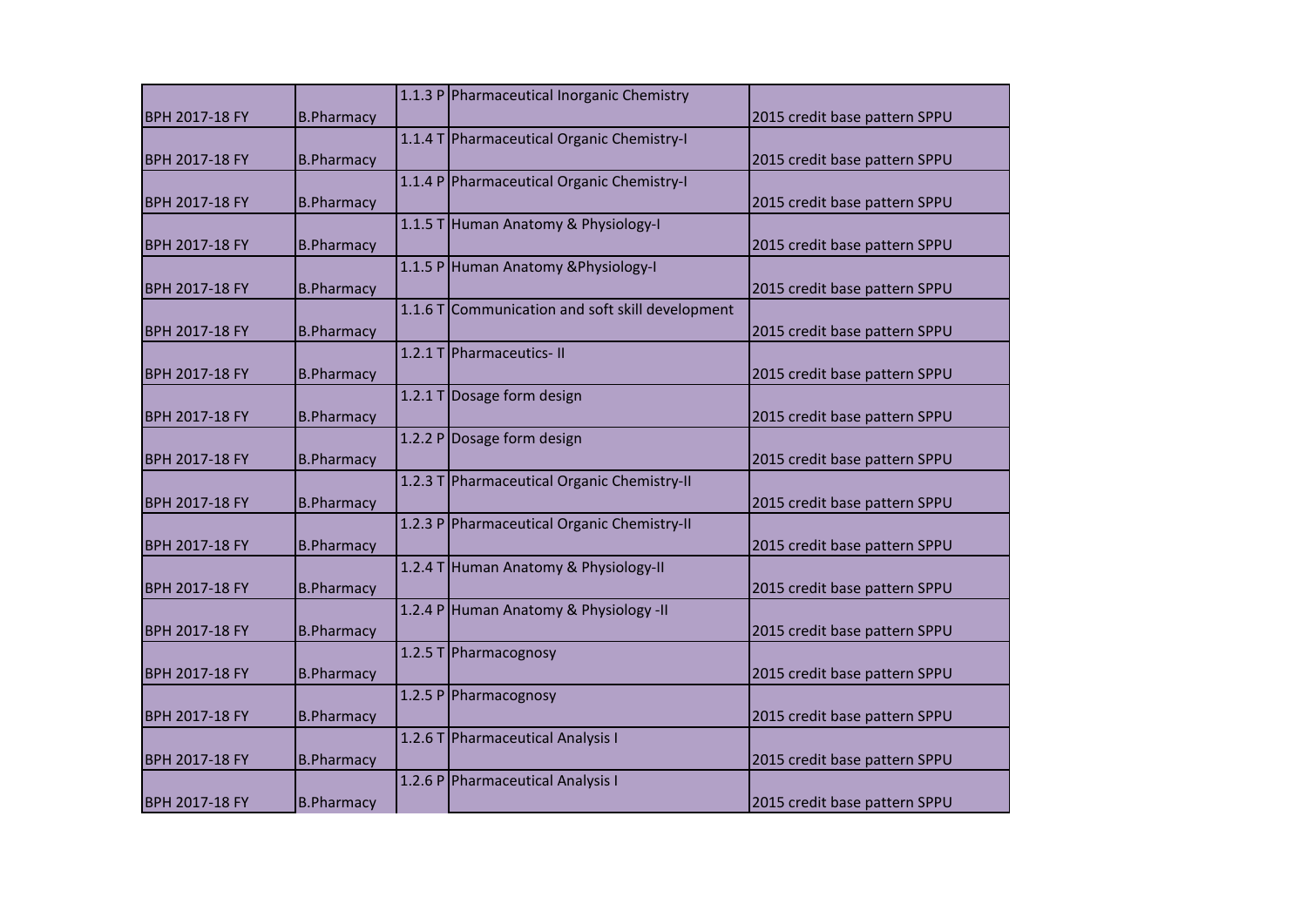| BPH 2017-18 FY                                       | <b>B.Pharmacy</b>                      | 1.2.7          | Physical Education                                                                              | 2015 credit base pattern SPPU                  |
|------------------------------------------------------|----------------------------------------|----------------|-------------------------------------------------------------------------------------------------|------------------------------------------------|
| MPH 2017-18                                          | M.Pharmacy                             |                | M. 1. 1 Advance Analytical Technioues                                                           | 2013-14 credit base pattern SPPU               |
| MPH 2017-18                                          | M.Pharmacy                             |                | M. 1.1(PAdvance Analytical Techniques Practical                                                 | 2013-14 credit base pattern SPPU               |
| MPH 2017-18                                          | M.Pharmacy                             | $M-2$          | <b>Research Methodology</b>                                                                     | 2013-14 credit base pattern SPPU               |
| MPH 2017-18                                          | M.Pharmacy                             |                | <b>Advanced Quality Assurance Techniques</b><br>M-I-1 (CGMP & Documentation)                    | 2013-14 credit base pattern SPPU               |
| MPH 2017-18                                          | M.Pharmacy                             |                | <b>Advanced Quality Assurance Techniques</b><br>M-I-1 (P (CGMP & Documentation)                 | 2013-14 credit base pattern SPPU               |
| MPH 2017-18                                          | M.Pharmacy                             |                | $M-1-2$ Elective I                                                                              | 2013-14 credit base pattern SPPU               |
| MPH 2017-18                                          | M.Pharmacy                             |                | Seminar                                                                                         | 2013-14 credit base pattern SPPU               |
| MPH 2017-18                                          | M.Pharmacy                             | $M-I-3$        | <b>Pharmaceutical Validation</b>                                                                | 2013-14 credit base pattern SPPU               |
| MPH 2017-18                                          | M.Pharmacy                             | $M-3$          | Drug Regulatory Affairs                                                                         | 2013-14 credit base pattern SPPU               |
| MPH 2017-18                                          | M.Pharmacy                             | $M-I-4$        | Quality Planning and Analysis                                                                   | 2013-14 credit base pattern SPPU               |
| MPH 2017-18                                          | M.Pharmacy                             | $M-I-5$        | Elective-II                                                                                     | 2013-14 credit base pattern SPPU               |
| MPH 2017-18                                          | M.Pharmacy                             |                | <b>Research work</b>                                                                            | 2013-14 credit base pattern SPPU               |
| MPH 2017-18                                          | M.Pharmacy                             | $\mathbf{III}$ | <b>Research work</b>                                                                            | 2013-14 credit base pattern SPPU               |
| MPH 2017-18                                          | M.Pharmacy                             | III            | Seminar on Research Envisaged for<br><b>Dissertation</b><br>Seminar on recent trends in Quality | 2013-14 credit base pattern SPPU               |
|                                                      |                                        |                |                                                                                                 |                                                |
| MPH 2017-18                                          | M.Pharmacy                             | $\mathbf{III}$ | <b>Assurance Techniques</b>                                                                     | 2013-14 credit base pattern SPPU               |
| MPH 2017-18                                          | M.Pharmacy                             | IV             | Seminar on Dissertation                                                                         | 2013-14 credit base pattern SPPU               |
| MPH 2017-18                                          | M.Pharmacy                             | IV             | <b>Research work</b>                                                                            | 2013-14 credit base pattern SPPU               |
| <b>BPH 2016-17 Final</b>                             | <b>B.Pharmacy</b>                      |                | Sem VII Pharmacology-II                                                                         | 2009-10 SNDT Syllabus                          |
| <b>BPH 2016-17 Final</b>                             | <b>B.Pharmacy</b>                      |                | Pharmacology-II Practical                                                                       | 2009-10 SNDT Syllabus                          |
| <b>BPH 2016-17 Final</b>                             | <b>B.Pharmacy</b>                      |                | Biotechnology                                                                                   | 2009-10 SNDT Syllabus                          |
| <b>BPH 2016-17 Final</b>                             | <b>B.Pharmacy</b>                      |                | Cosmeticology                                                                                   | 2009-10 SNDT Syllabus                          |
| <b>BPH 2016-17 Final</b>                             | <b>B.Pharmacy</b>                      |                | <b>Cosmeticology Practical</b>                                                                  | 2009-10 SNDT Syllabus                          |
| <b>BPH 2016-17 Final</b>                             | <b>B.Pharmacy</b>                      |                | Industrial Organization & Drug Store<br>Magagement                                              | 2009-10 SNDT Syllabus                          |
| <b>BPH 2016-17 Final</b>                             | <b>B.Pharmacy</b>                      |                | Project & Seminar                                                                               | 2009-10 SNDT Syllabus                          |
| <b>BPH 2016-17 Final</b>                             | <b>B.Pharmacy</b>                      |                | Sem VII Biopharmaceutics & Pharmacokinetics                                                     | 2009-10 SNDT Syllabus                          |
| <b>BPH 2016-17 Final</b><br><b>BPH 2016-17 Final</b> | <b>B.Pharmacy</b><br><b>B.Pharmacy</b> |                | Pharmaceutics<br><b>Pharmaceutics Practical</b>                                                 | 2009-10 SNDT Syllabus<br>2009-10 SNDT Syllabus |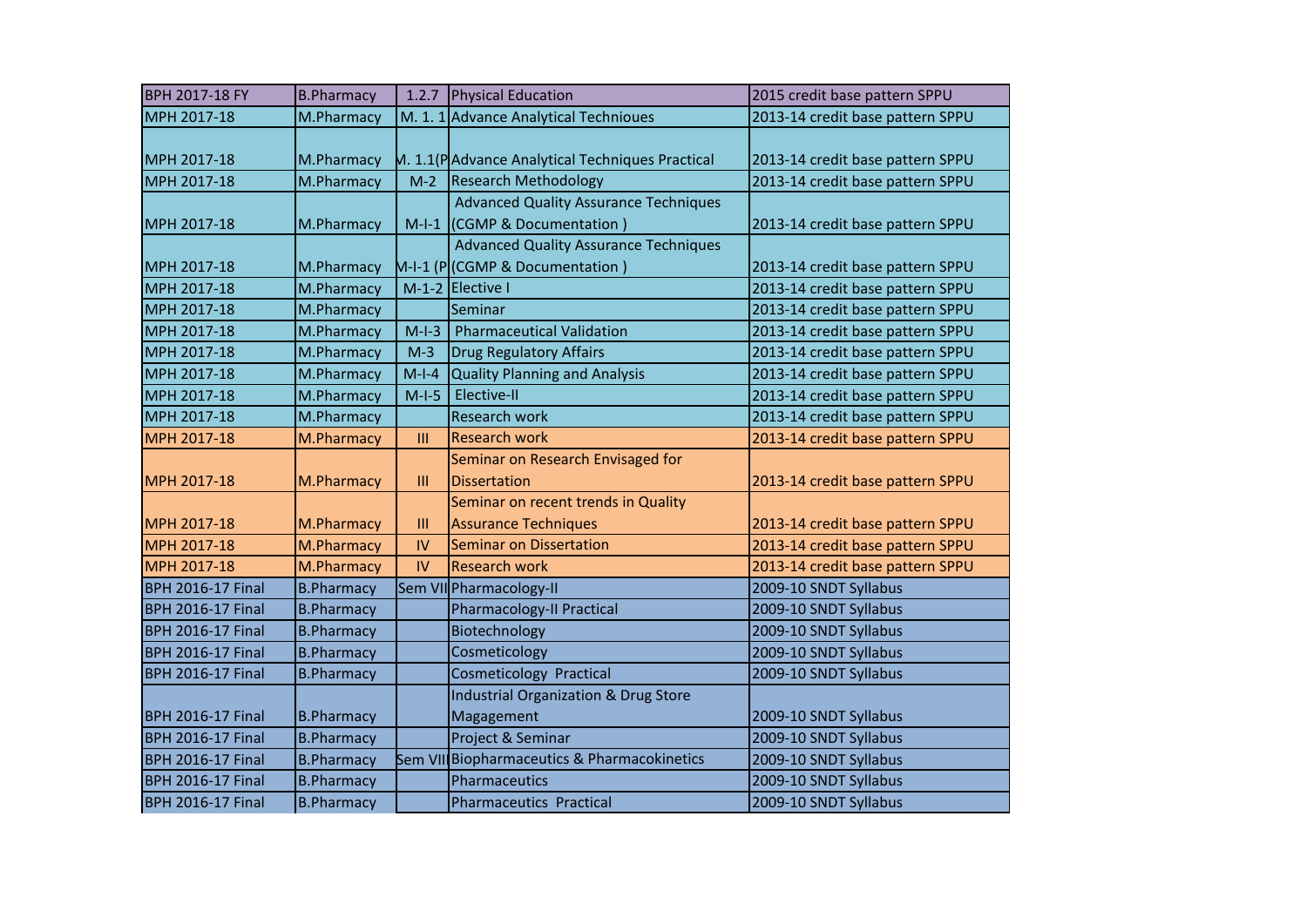| <b>BPH 2016-17 Final</b> | <b>B.Pharmacy</b> |      | Biochemistry                              | 2009-10 SNDT Syllabus |
|--------------------------|-------------------|------|-------------------------------------------|-----------------------|
| <b>BPH 2016-17 Final</b> | <b>B.Pharmacy</b> |      | <b>Biochemistry Practical</b>             | 2009-10 SNDT Syllabus |
| <b>BPH 2016-17 Final</b> | <b>B.Pharmacy</b> |      | Pharm. Chem-IV                            | 2009-10 SNDT Syllabus |
| <b>BPH 2016-17 Final</b> | <b>B.Pharmacy</b> |      | Pharm. Chem-IV Practical                  | 2009-10 SNDT Syllabus |
| BPH 2016-17 TY           | <b>B.Pharmacy</b> | 5101 | Pharmacognosy-II                          | 2013-14 SNDT Syllabus |
| BPH 2016-17 TY           | <b>B.Pharmacy</b> | 5201 | Pharmacognosy-II Practical                | 2013-14 SNDT Syllabus |
| BPH 2016-17 TY           | <b>B.Pharmacy</b> | 5102 | Pharmacology -I                           | 2013-14 SNDT Syllabus |
| BPH 2016-17 TY           | <b>B.Pharmacy</b> | 5202 | Pharmacology -I Practical                 | 2013-14 SNDT Syllabus |
| BPH 2016-17 TY           | <b>B.Pharmacy</b> | 5103 | Pharmaceutical Jurisprudence              | 2013-14 SNDT Syllabus |
|                          |                   |      | Pharm.Chemistry-III (CNS Depressants and  |                       |
| <b>BPH 2016-17 TY</b>    | <b>B.Pharmacy</b> | 5104 | Antihistaminic Agents)                    | 2013-14 SNDT Syllabus |
|                          |                   |      | Pharm.Chemistry-III (CNS Depressants and  |                       |
| <b>BPH 2016-17 TY</b>    | <b>B.Pharmacy</b> | 5204 | Antihistaminic Agents) Practical          | 2013-14 SNDT Syllabus |
|                          |                   |      | Pharmaceutics-IV (Sterile Dosage forms,   |                       |
|                          |                   |      | blood and blood products and surgical     |                       |
| <b>BPH 2016-17 TY</b>    | <b>B.Pharmacy</b> | 5105 | dressings)                                | 2013-14 SNDT Syllabus |
|                          |                   |      | Pharmaceutics-IV (Sterile Dosage forms,   |                       |
|                          |                   |      | blood and blood products and surgical     |                       |
| <b>BPH 2016-17 TY</b>    | <b>B.Pharmacy</b> | 5105 | dressings) Practical                      | 2013-14 SNDT Syllabus |
| BPH 2016-17 TY           | <b>B.Pharmacy</b> | 6101 | <b>Clinical Pharmacy Drug Interaction</b> | 2013-14 SNDT Syllabus |
| BPH 2016-17 TY           | <b>B.Pharmacy</b> | 6102 | Dispensing & Hospital Pharmacy            | 2013-14 SNDT Syllabus |
|                          |                   | 6202 | Dispensing & Hospital Pharmacy Practical  |                       |
| <b>BPH 2016-17 TY</b>    | <b>B.Pharmacy</b> |      |                                           | 2013-14 SNDT Syllabus |
|                          |                   | 6103 | Pharmaceutical Analysis II (Instrumental  |                       |
| <b>BPH 2016-17 TY</b>    | <b>B.Pharmacy</b> |      | methods of Analysis)                      | 2013-14 SNDT Syllabus |
|                          |                   | 6203 | Pharmaceutical Analysis II (Instrumental  |                       |
|                          |                   |      | methods of Analysis) Practical            |                       |
| <b>BPH 2016-17 TY</b>    | <b>B.Pharmacy</b> |      |                                           | 2013-14 SNDT Syllabus |
|                          |                   | 6104 | Pharmaceutics V (Coating Technology,      |                       |
|                          |                   |      | Radiopharmaceuticals, ophthalmic products |                       |
| <b>BPH 2016-17 TY</b>    | <b>B.Pharmacy</b> |      | and packaging development)                | 2013-14 SNDT Syllabus |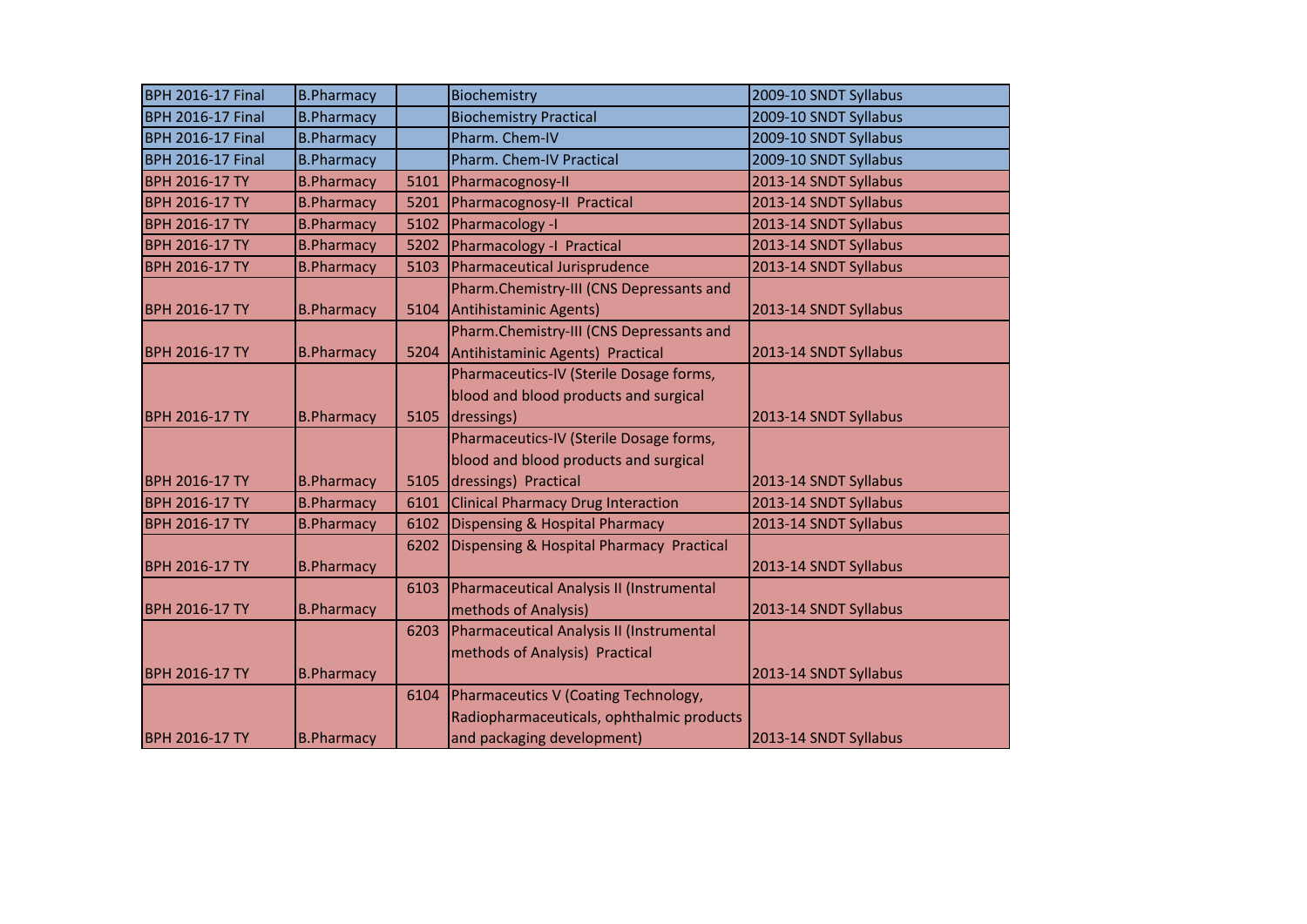|                       |                   | 6204 | Pharmaceutics V (Coating Technology,       |                       |
|-----------------------|-------------------|------|--------------------------------------------|-----------------------|
|                       |                   |      | Radiopharmaceuticals, ophthalmic products  |                       |
|                       |                   |      | and packaging development) Practical       |                       |
| <b>BPH 2016-17 TY</b> | <b>B.Pharmacy</b> |      |                                            | 2013-14 SNDT Syllabus |
|                       |                   | 6105 | Pharm.Chemistry-IV (Steroids and Drugs     |                       |
| <b>BPH 2016-17 TY</b> | <b>B.Pharmacy</b> |      | affecting Hormones)                        | 2013-14 SNDT Syllabus |
|                       |                   | 6205 | Pharm.Chemistry-IV (Steroids and Drugs     |                       |
| <b>BPH 2016-17 TY</b> | <b>B.Pharmacy</b> |      | affecting Hormones) Practical              | 2013-14 SNDT Syllabus |
| <b>BPH 2016-17 SY</b> | <b>B.Pharmacy</b> | 3101 | Pharm. Analysis (Titrimetric analysis)     | 2013-14 SNDT Syllabus |
|                       |                   |      | Pharm. Analysis (Titrimetric analysis)     |                       |
| <b>BPH 2016-17 SY</b> | <b>B.Pharmacy</b> | 3201 | Practical                                  | 2013-14 SNDT Syllabus |
| <b>BPH 2016-17 SY</b> | <b>B.Pharmacy</b> | 3102 | Organic Chemistry-II                       | 2013-14 SNDT Syllabus |
| <b>BPH 2016-17 SY</b> | <b>B.Pharmacy</b> | 3103 | Physical Pharmacy-I                        | 2013-14 SNDT Syllabus |
| <b>BPH 2016-17 SY</b> | <b>B.Pharmacy</b> | 3203 | Physical Pharmacy-I Practical              | 2013-14 SNDT Syllabus |
|                       |                   |      | Microbiology- II (Pharmaceutical           |                       |
| <b>BPH 2016-17 SY</b> | <b>B.Pharmacy</b> | 3104 | Microbiology)                              | 2013-14 SNDT Syllabus |
|                       |                   |      | Microbiology- II (Pharmaceutical           |                       |
| <b>BPH 2016-17 SY</b> | <b>B.Pharmacy</b> | 3204 | Microbiology) Practical                    | 2013-14 SNDT Syllabus |
|                       |                   |      | Pharmaceutics-II (Biphasic liquid dosage   |                       |
| <b>BPH 2016-17 SY</b> | <b>B.Pharmacy</b> | 3105 | forms and Tablet technology)               | 2013-14 SNDT Syllabus |
|                       |                   |      | Pharmaceutics-II (Biphasic liquid dosage   |                       |
|                       |                   |      | forms and Tablet technology) Practical     |                       |
| <b>BPH 2016-17 SY</b> | <b>B.Pharmacy</b> | 3205 |                                            | 2013-14 SNDT Syllabus |
| <b>BPH 2016-17 SY</b> | <b>B.Pharmacy</b> | 4101 | Pharm. Chemistry II                        | 2013-14 SNDT Syllabus |
|                       |                   |      | Anatomy Physiology & Pathophysiology III   |                       |
| <b>BPH 2016-17 SY</b> | <b>B.Pharmacy</b> | 4102 |                                            | 2013-14 SNDT Syllabus |
| <b>BPH 2016-17 SY</b> | <b>B.Pharmacy</b> | 4103 | Pharmacognosy-I                            | 2013-14 SNDT Syllabus |
| <b>BPH 2016-17 SY</b> | <b>B.Pharmacy</b> | 4203 | Pharmacognosy-I Practical                  | 2013-14 SNDT Syllabus |
|                       |                   |      | Pharmaceutics-III(Capsules, Dermatological |                       |
|                       |                   |      | and Rectal Dosage forms)                   |                       |
| <b>BPH 2016-17 SY</b> | <b>B.Pharmacy</b> | 4104 |                                            | 2013-14 SNDT Syllabus |
|                       |                   |      | Pharmaceutics-III(Capsules, Dermatological |                       |
|                       |                   |      | and Rectal Dosage forms) Practical         |                       |
| <b>BPH 2016-17 SY</b> | <b>B.Pharmacy</b> | 4204 |                                            | 2013-14 SNDT Syllabus |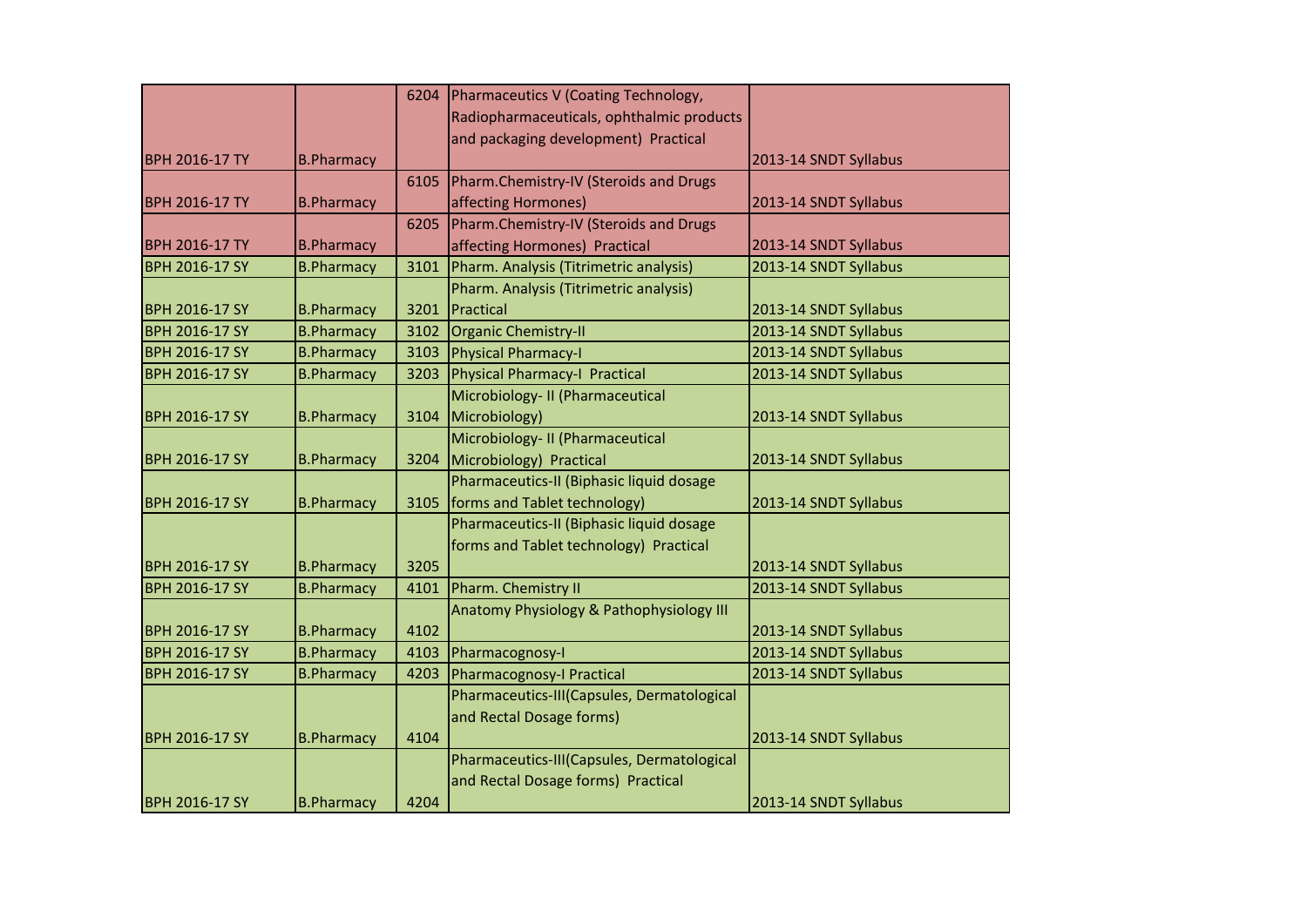| <b>BPH 2016-17 SY</b> | <b>B.Pharmacy</b> | 4105   | Pharm. Engineering                               | 2013-14 SNDT Syllabus         |
|-----------------------|-------------------|--------|--------------------------------------------------|-------------------------------|
| <b>BPH 2016-17 SY</b> | <b>B.Pharmacy</b> | 4106   |                                                  | 2013-14 SNDT Syllabus         |
|                       |                   |        | Physical Pharmacy-II                             |                               |
| <b>BPH 2016-17 SY</b> | <b>B.Pharmacy</b> | 4206   | Physical Pharmacy-II Practical                   | 2013-14 SNDT Syllabus         |
|                       |                   | 1.1.1T | Pharmaceutics-1                                  |                               |
| <b>BPH 2016-17 FY</b> | <b>B.Pharmacy</b> |        |                                                  | 2015 credit base pattern SPPU |
|                       |                   |        | 1.1.1 P Pharmaceutics-1                          |                               |
| <b>BPH 2016-17 FY</b> | <b>B.Pharmacy</b> |        |                                                  | 2015 credit base pattern SPPU |
|                       |                   |        | 1.1.2 T Modern Dispensing Practices              |                               |
| <b>BPH 2016-17 FY</b> | <b>B.Pharmacy</b> |        |                                                  | 2015 credit base pattern SPPU |
|                       |                   |        | 1.1.2 P Modern Dispensing Practices              |                               |
| <b>BPH 2016-17 FY</b> | <b>B.Pharmacy</b> |        |                                                  | 2015 credit base pattern SPPU |
|                       |                   |        |                                                  |                               |
|                       |                   |        | 1.1.3 T Pharmaceutical Inorganic Chemistry       |                               |
| <b>BPH 2016-17 FY</b> | <b>B.Pharmacy</b> |        |                                                  | 2015 credit base pattern SPPU |
|                       |                   |        | 1.1.3 P Pharmaceutical Inorganic Chemistry       |                               |
| BPH 2016-17 FY        | <b>B.Pharmacy</b> |        |                                                  | 2015 credit base pattern SPPU |
|                       |                   |        | 1.1.4 T Pharmaceutical Organic Chemistry-I       |                               |
| <b>BPH 2016-17 FY</b> | <b>B.Pharmacy</b> |        |                                                  | 2015 credit base pattern SPPU |
|                       |                   |        | 1.1.4 P Pharmaceutical Organic Chemistry-I       |                               |
| <b>BPH 2016-17 FY</b> | <b>B.Pharmacy</b> |        |                                                  | 2015 credit base pattern SPPU |
|                       |                   |        | 1.1.5 T Human Anatomy & Physiology-I             |                               |
|                       |                   |        |                                                  |                               |
| <b>BPH 2016-17 FY</b> | <b>B.Pharmacy</b> |        |                                                  | 2015 credit base pattern SPPU |
|                       |                   |        | 1.1.5 P Human Anatomy & Physiology-I             |                               |
| <b>BPH 2016-17 FY</b> | <b>B.Pharmacy</b> |        |                                                  | 2015 credit base pattern SPPU |
|                       |                   |        | 1.1.6 T Communication and soft skill development |                               |
| <b>BPH 2016-17 FY</b> | <b>B.Pharmacy</b> |        |                                                  | 2015 credit base pattern SPPU |
|                       |                   |        | 1.2.1 T Pharmaceutics- II                        |                               |
| <b>BPH 2016-17 FY</b> | <b>B.Pharmacy</b> |        |                                                  | 2015 credit base pattern SPPU |
|                       |                   | 1.2.1T | Dosage form design                               |                               |
| <b>BPH 2016-17 FY</b> | <b>B.Pharmacy</b> |        |                                                  | 2015 credit base pattern SPPU |
|                       |                   |        | 1.2.2 P Dosage form design                       |                               |
|                       |                   |        |                                                  |                               |
| <b>BPH 2016-17 FY</b> | <b>B.Pharmacy</b> |        |                                                  | 2015 credit base pattern SPPU |
|                       |                   |        | 1.2.3 T Pharmaceutical Organic Chemistry-II      |                               |
| <b>BPH 2016-17 FY</b> | <b>B.Pharmacy</b> |        |                                                  | 2015 credit base pattern SPPU |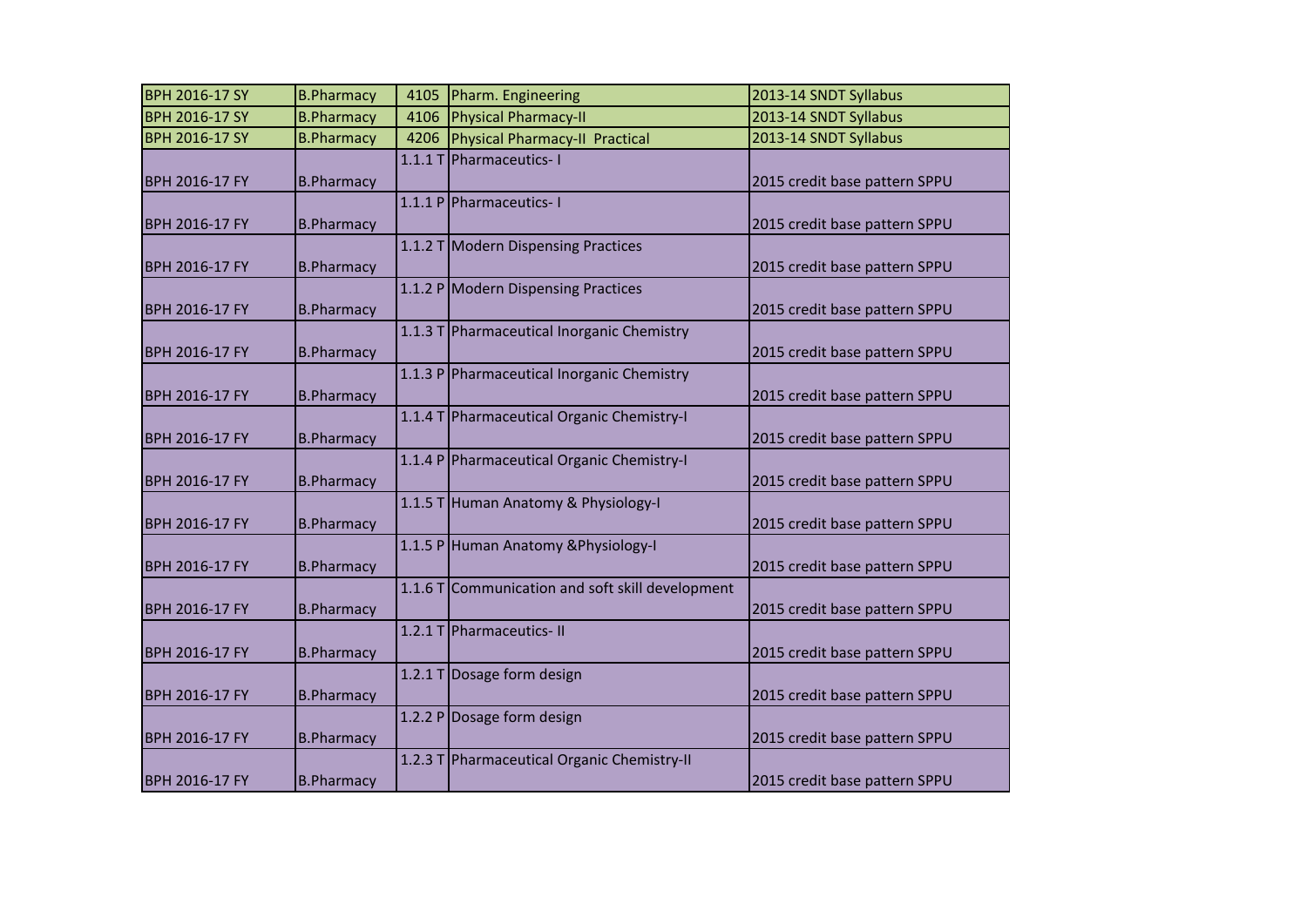|                       |                   |                | 1.2.3 P Pharmaceutical Organic Chemistry-II     |                                  |
|-----------------------|-------------------|----------------|-------------------------------------------------|----------------------------------|
| <b>BPH 2016-17 FY</b> | <b>B.Pharmacy</b> |                |                                                 | 2015 credit base pattern SPPU    |
|                       |                   |                | 1.2.4 T Human Anatomy & Physiology-II           |                                  |
| <b>BPH 2016-17 FY</b> | <b>B.Pharmacy</b> |                |                                                 | 2015 credit base pattern SPPU    |
|                       |                   |                | 1.2.4 P Human Anatomy & Physiology -II          |                                  |
| <b>BPH 2016-17 FY</b> | <b>B.Pharmacy</b> |                |                                                 | 2015 credit base pattern SPPU    |
|                       |                   |                | 1.2.5 T Pharmacognosy                           |                                  |
| <b>BPH 2016-17 FY</b> | <b>B.Pharmacy</b> |                |                                                 | 2015 credit base pattern SPPU    |
|                       |                   |                | 1.2.5 P Pharmacognosy                           |                                  |
| <b>BPH 2016-17 FY</b> | <b>B.Pharmacy</b> |                |                                                 | 2015 credit base pattern SPPU    |
|                       |                   |                | 1.2.6 T Pharmaceutical Analysis I               |                                  |
| <b>BPH 2016-17 FY</b> | <b>B.Pharmacy</b> |                |                                                 | 2015 credit base pattern SPPU    |
|                       |                   |                | 1.2.6 P Pharmaceutical Analysis I               |                                  |
| <b>BPH 2016-17 FY</b> | <b>B.Pharmacy</b> |                |                                                 | 2015 credit base pattern SPPU    |
| <b>BPH 2016-17 FY</b> | <b>B.Pharmacy</b> | 1.2.7          | <b>Physical Education</b>                       | 2015 credit base pattern SPPU    |
| MPH 2016-17 FY        | M.Pharmacy        | M. 1.1         | <b>Advance Analytical Technioues</b>            | 2013-14 credit base pattern SPPU |
|                       |                   |                |                                                 |                                  |
| MPH 2016-17 FY        | M.Pharmacy        |                | M. 1.1(PAdvance Analytical Techniques Practical | 2013-14 credit base pattern SPPU |
| MPH 2016-17 FY        | M.Pharmacy        | $M-2$          | <b>Research Methodology</b>                     | 2013-14 credit base pattern SPPU |
|                       |                   |                | <b>Advanced Quality Assurance Techniques</b>    |                                  |
| MPH 2016-17 FY        | M.Pharmacy        | $M-I-1$        | (CGMP & Documentation)                          | 2013-14 credit base pattern SPPU |
|                       |                   |                | <b>Advanced Quality Assurance Techniques</b>    |                                  |
| MPH 2016-17 FY        | M.Pharmacy        |                | M-I-1 (P (CGMP & Documentation)                 | 2013-14 credit base pattern SPPU |
| MPH 2016-17 FY        | M.Pharmacy        |                | M-1-2 Elective I                                | 2013-14 credit base pattern SPPU |
| MPH 2016-17 FY        | M.Pharmacy        | $M-I-3$        | <b>Pharmaceutical Validation</b>                | 2013-14 credit base pattern SPPU |
| MPH 2016-17 FY        | M.Pharmacy        | $M-I-3(p)$     | <b>Pharmaceutical Validation</b>                | 2013-14 credit base pattern SPPU |
| MPH 2016-17 FY        | M.Pharmacy        | $M-3$          | <b>Drug Regulatory Affairs</b>                  | 2013-14 credit base pattern SPPU |
| MPH 2016-17 FY        | M.Pharmacy        | $M-I-4$        | <b>Quality Planning and Analysis</b>            | 2013-14 credit base pattern SPPU |
| MPH 2016-17 FY        | M.Pharmacy        | $M-I-5$        | Elective-II                                     | 2013-14 credit base pattern SPPU |
| MPH 2016-17 FY        | M.Pharmacy        |                | <b>Research work</b>                            | 2013-14 credit base pattern SPPU |
|                       |                   | $S3-$          | <b>Computing &amp; Statistics</b>               |                                  |
|                       |                   | MQA-           |                                                 |                                  |
| MPH 2016-17 SY        | M.Pharmacy        | $\overline{2}$ |                                                 | 2012-13                          |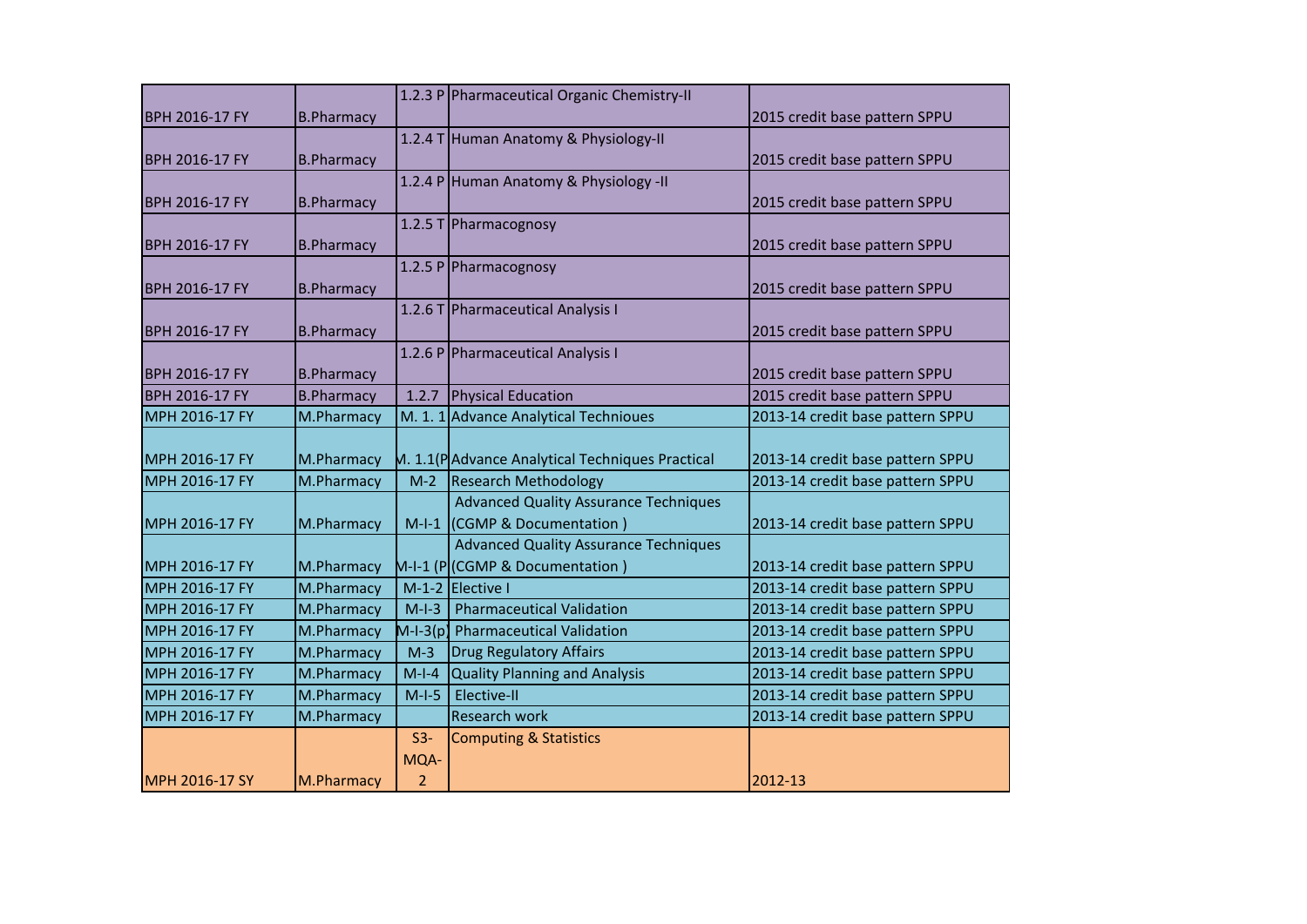|                          |                   | $S3-$          | Computing & Statistics(Pract)                   |                       |
|--------------------------|-------------------|----------------|-------------------------------------------------|-----------------------|
|                          |                   | MQA-           |                                                 |                       |
| MPH 2016-17 SY           | M.Pharmacy        | 2(P)           |                                                 | 2012-13               |
|                          |                   | $S3-$          | Validation                                      |                       |
|                          |                   | MQA-           |                                                 |                       |
| MPH 2016-17 SY           | M.Pharmacy        | 3              |                                                 | 2012-13               |
|                          |                   | $S3-$          | Validation(Pract)                               |                       |
|                          |                   | MQA-           |                                                 |                       |
| MPH 2016-17 SY           | M.Pharmacy        | 3(P)           |                                                 | 2012-13               |
|                          |                   | $S3-$          | <b>Research Methodology</b>                     |                       |
|                          |                   | MQA-           |                                                 |                       |
| MPH 2016-17 SY           | M.Pharmacy        | $\overline{4}$ |                                                 | 2012-13               |
|                          |                   | $S3-$          | <b>Research Seminar</b>                         |                       |
|                          |                   | MQA-           |                                                 |                       |
| <b>MPH 2016-17 SY</b>    | M.Pharmacy        | 5              |                                                 | 2012-13               |
|                          |                   | $S3-$          | <b>Research Project</b>                         |                       |
|                          |                   | MQA-           |                                                 |                       |
| MPH 2016-17 SY           | M.Pharmacy        | 6              |                                                 | 2012-13               |
|                          |                   | $S4 -$         | <b>Research Project</b>                         |                       |
|                          |                   | MQA-           |                                                 |                       |
| MPH 2016-17 SY           | M.Pharmacy        | $\mathbf{1}$   |                                                 | 2012-13               |
| <b>BPH Final 2015-16</b> | <b>B.Pharmacy</b> |                | Sem VII Pharmacology-II                         | 2009-10 SNDT Syllabus |
| <b>BPH Final 2015-16</b> | <b>B.Pharmacy</b> |                | <b>Pharmacology-II Practical</b>                | 2009-10 SNDT Syllabus |
| <b>BPH Final 2015-16</b> | <b>B.Pharmacy</b> |                | Biotechnology                                   | 2009-10 SNDT Syllabus |
| <b>BPH Final 2015-16</b> | <b>B.Pharmacy</b> |                | Cosmeticology                                   | 2009-10 SNDT Syllabus |
| <b>BPH Final 2015-16</b> | <b>B.Pharmacy</b> |                | <b>Cosmeticology Practical</b>                  | 2009-10 SNDT Syllabus |
|                          |                   |                | <b>Industrial Organization &amp; Drug Store</b> |                       |
| <b>BPH Final 2015-16</b> | <b>B.Pharmacy</b> |                | Magagement                                      | 2009-10 SNDT Syllabus |
| <b>BPH Final 2015-16</b> | <b>B.Pharmacy</b> |                | Project & Seminar                               | 2009-10 SNDT Syllabus |
| <b>BPH Final 2015-16</b> | <b>B.Pharmacy</b> |                | Sem VII Biopharmaceutics & Pharmacokinetics     | 2009-10 SNDT Syllabus |
| <b>BPH Final 2015-16</b> | <b>B.Pharmacy</b> |                | Pharmaceutics                                   | 2009-10 SNDT Syllabus |
| <b>BPH Final 2015-16</b> | <b>B.Pharmacy</b> |                | <b>Pharmaceutics Practical</b>                  | 2009-10 SNDT Syllabus |
| <b>BPH Final 2015-16</b> | <b>B.Pharmacy</b> |                | Biochemistry                                    | 2009-10 SNDT Syllabus |
| <b>BPH Final 2015-16</b> | <b>B.Pharmacy</b> |                | <b>Biochemistry Practical</b>                   | 2009-10 SNDT Syllabus |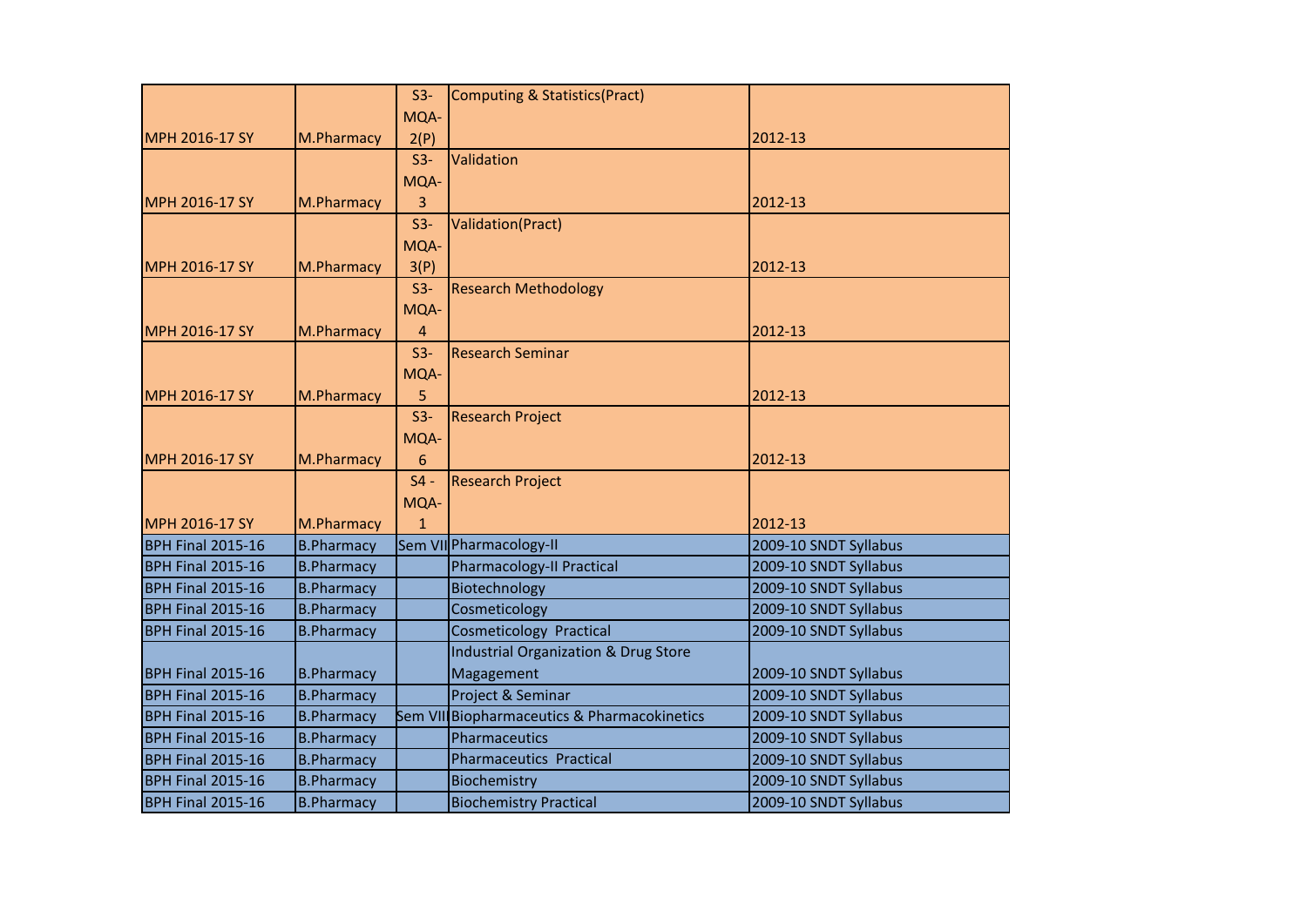| <b>BPH Final 2015-16</b> | <b>B.Pharmacy</b> |      | Pharm. Chem-IV                            | 2009-10 SNDT Syllabus |
|--------------------------|-------------------|------|-------------------------------------------|-----------------------|
| <b>BPH Final 2015-16</b> | <b>B.Pharmacy</b> |      | Pharm. Chem-IV Practical                  | 2009-10 SNDT Syllabus |
| <b>BPH TY 2015-16</b>    | <b>B.Pharmacy</b> | 5101 | Pharmacognosy-II                          | 2013-14 SNDT Syllabus |
| <b>BPH TY 2015-16</b>    | <b>B.Pharmacy</b> | 5201 | Pharmacognosy-II Practical                | 2013-14 SNDT Syllabus |
| <b>BPH TY 2015-16</b>    | <b>B.Pharmacy</b> | 5102 | Pharmacology -I                           | 2013-14 SNDT Syllabus |
| <b>BPH TY 2015-16</b>    | <b>B.Pharmacy</b> | 5202 | Pharmacology -I Practical                 | 2013-14 SNDT Syllabus |
| <b>BPH TY 2015-16</b>    | <b>B.Pharmacy</b> | 5103 | Pharmaceutical Jurisprudence              | 2013-14 SNDT Syllabus |
|                          |                   |      | Pharm.Chemistry-III (CNS Depressants and  |                       |
| <b>BPH TY 2015-16</b>    | <b>B.Pharmacy</b> | 5104 | Antihistaminic Agents)                    | 2013-14 SNDT Syllabus |
|                          |                   |      | Pharm.Chemistry-III (CNS Depressants and  |                       |
| <b>BPH TY 2015-16</b>    | <b>B.Pharmacy</b> | 5204 | Antihistaminic Agents) Practical          | 2013-14 SNDT Syllabus |
|                          |                   |      | Pharmaceutics-IV (Sterile Dosage forms,   |                       |
|                          |                   |      | blood and blood products and surgical     |                       |
| <b>BPH TY 2015-16</b>    | <b>B.Pharmacy</b> | 5105 | dressings)                                | 2013-14 SNDT Syllabus |
|                          |                   |      | Pharmaceutics-IV (Sterile Dosage forms,   |                       |
|                          |                   |      | blood and blood products and surgical     |                       |
| <b>BPH TY 2015-16</b>    | <b>B.Pharmacy</b> | 5105 | dressings) Practical                      | 2013-14 SNDT Syllabus |
| <b>BPH TY 2015-16</b>    | <b>B.Pharmacy</b> | 6101 | <b>Clinical Pharmacy Drug Interaction</b> | 2013-14 SNDT Syllabus |
| <b>BPH TY 2015-16</b>    | <b>B.Pharmacy</b> | 6102 | Dispensing & Hospital Pharmacy            | 2013-14 SNDT Syllabus |
|                          |                   | 6202 | Dispensing & Hospital Pharmacy Practical  |                       |
| <b>BPH TY 2015-16</b>    | <b>B.Pharmacy</b> |      |                                           | 2013-14 SNDT Syllabus |
|                          |                   | 6103 | Pharmaceutical Analysis II (Instrumental  |                       |
| <b>BPH TY 2015-16</b>    | <b>B.Pharmacy</b> |      | methods of Analysis)                      | 2013-14 SNDT Syllabus |
|                          |                   | 6203 | Pharmaceutical Analysis II (Instrumental  |                       |
|                          |                   |      | methods of Analysis) Practical            |                       |
| <b>BPH TY 2015-16</b>    | <b>B.Pharmacy</b> |      |                                           | 2013-14 SNDT Syllabus |
|                          |                   | 6104 | Pharmaceutics V (Coating Technology,      |                       |
|                          |                   |      | Radiopharmaceuticals, ophthalmic products |                       |
| <b>BPH TY 2015-16</b>    | <b>B.Pharmacy</b> |      | and packaging development)                | 2013-14 SNDT Syllabus |
|                          |                   | 6204 | Pharmaceutics V (Coating Technology,      |                       |
|                          |                   |      | Radiopharmaceuticals, ophthalmic products |                       |
|                          |                   |      | and packaging development) Practical      |                       |
| <b>BPH TY 2015-16</b>    | <b>B.Pharmacy</b> |      |                                           | 2013-14 SNDT Syllabus |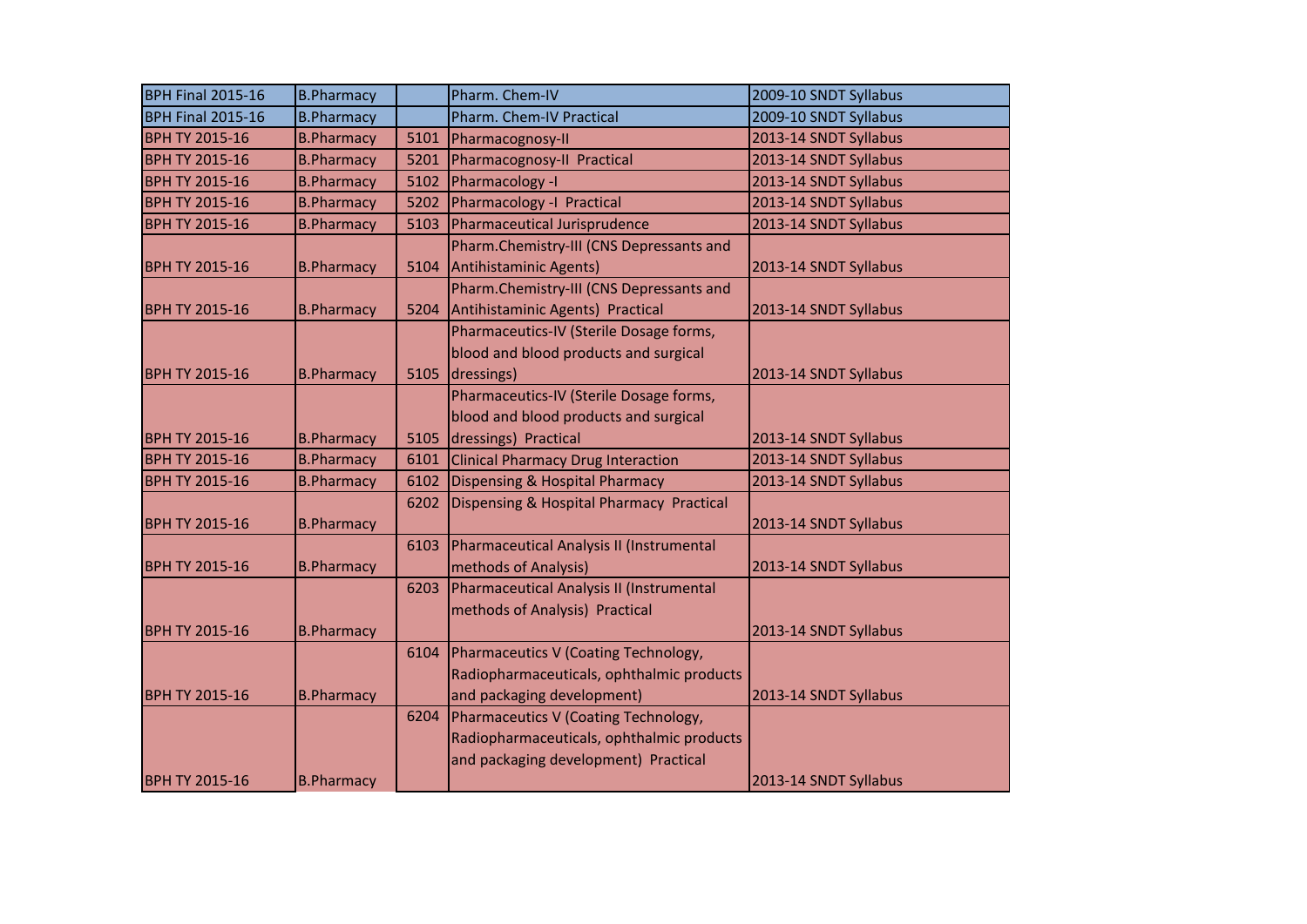|                       |                   | 6105 | Pharm.Chemistry-IV (Steroids and Drugs     |                       |
|-----------------------|-------------------|------|--------------------------------------------|-----------------------|
| <b>BPH TY 2015-16</b> | <b>B.Pharmacy</b> |      | affecting Hormones)                        | 2013-14 SNDT Syllabus |
|                       |                   | 6205 | Pharm.Chemistry-IV (Steroids and Drugs     |                       |
| <b>BPH TY 2015-16</b> | <b>B.Pharmacy</b> |      | affecting Hormones) Practical              | 2013-14 SNDT Syllabus |
| <b>BPH 2015-16 SY</b> | <b>B.Pharmacy</b> | 3101 | Pharm. Analysis (Titrimetric analysis)     | 2013-14 SNDT Syllabus |
|                       |                   |      | Pharm. Analysis (Titrimetric analysis)     |                       |
| <b>BPH 2015-16 SY</b> | <b>B.Pharmacy</b> | 3201 | Practical                                  | 2013-14 SNDT Syllabus |
| <b>BPH 2015-16 SY</b> | <b>B.Pharmacy</b> | 3102 | Organic Chemistry-II                       | 2013-14 SNDT Syllabus |
| <b>BPH 2015-16 SY</b> | <b>B.Pharmacy</b> | 3103 | Physical Pharmacy-I                        | 2013-14 SNDT Syllabus |
| <b>BPH 2015-16 SY</b> | <b>B.Pharmacy</b> | 3203 | Physical Pharmacy-I Practical              | 2013-14 SNDT Syllabus |
|                       |                   |      | Microbiology- II (Pharmaceutical           |                       |
| <b>BPH 2015-16 SY</b> | <b>B.Pharmacy</b> | 3104 | Microbiology)                              | 2013-14 SNDT Syllabus |
|                       |                   |      | Microbiology- II (Pharmaceutical           |                       |
| <b>BPH 2015-16 SY</b> | <b>B.Pharmacy</b> | 3204 | Microbiology) Practical                    | 2013-14 SNDT Syllabus |
|                       |                   |      | Pharmaceutics-II (Biphasic liquid dosage   |                       |
| <b>BPH 2015-16 SY</b> | <b>B.Pharmacy</b> | 3105 | forms and Tablet technology)               | 2013-14 SNDT Syllabus |
|                       |                   |      | Pharmaceutics-II (Biphasic liquid dosage   |                       |
|                       |                   |      | forms and Tablet technology) Practical     |                       |
| <b>BPH 2015-16 SY</b> | <b>B.Pharmacy</b> | 3205 |                                            | 2013-14 SNDT Syllabus |
| <b>BPH 2015-16 SY</b> | <b>B.Pharmacy</b> | 4101 | Pharm. Chemistry II                        | 2013-14 SNDT Syllabus |
|                       |                   |      | Anatomy Physiology & Pathophysiology III   |                       |
| <b>BPH 2015-16 SY</b> | <b>B.Pharmacy</b> | 4102 |                                            | 2013-14 SNDT Syllabus |
| <b>BPH 2015-16 SY</b> | <b>B.Pharmacy</b> | 4103 | Pharmacognosy-I                            | 2013-14 SNDT Syllabus |
| <b>BPH 2015-16 SY</b> | <b>B.Pharmacy</b> | 4203 | Pharmacognosy-I Practical                  | 2013-14 SNDT Syllabus |
|                       |                   |      | Pharmaceutics-III(Capsules, Dermatological |                       |
|                       |                   |      | and Rectal Dosage forms)                   |                       |
| <b>BPH 2015-16 SY</b> | <b>B.Pharmacy</b> | 4104 |                                            | 2013-14 SNDT Syllabus |
|                       |                   |      | Pharmaceutics-III(Capsules, Dermatological |                       |
|                       |                   |      | and Rectal Dosage forms) Practical         |                       |
| <b>BPH 2015-16 SY</b> | <b>B.Pharmacy</b> | 4204 |                                            | 2013-14 SNDT Syllabus |
| <b>BPH 2015-16 SY</b> | <b>B.Pharmacy</b> | 4105 | Pharm. Engineering                         | 2013-14 SNDT Syllabus |
| <b>BPH 2015-16 SY</b> | <b>B.Pharmacy</b> | 4106 | Physical Pharmacy-II                       | 2013-14 SNDT Syllabus |
| <b>BPH 2015-16 SY</b> | <b>B.Pharmacy</b> | 4206 | Physical Pharmacy-II Practical             | 2013-14 SNDT Syllabus |
| <b>BPH 2015-16 FY</b> | <b>B.Pharmacy</b> | 1101 | Physical Chemistry                         | 2013-14 SNDT Syllabus |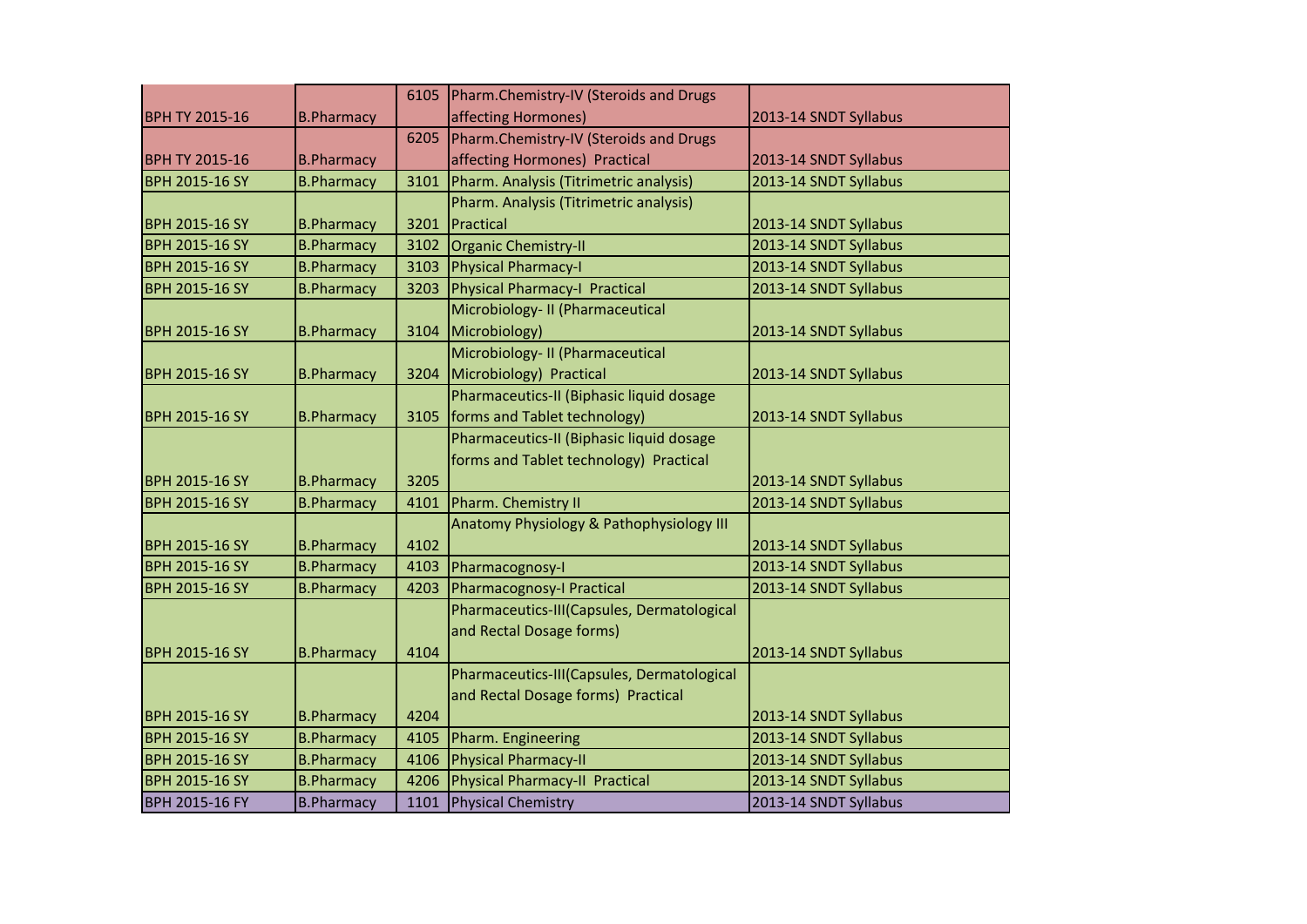| <b>BPH 2015-16 FY</b> | <b>B.Pharmacy</b> | 1201           | Physical Chemistry Practical              | 2013-14 SNDT Syllabus |
|-----------------------|-------------------|----------------|-------------------------------------------|-----------------------|
|                       |                   | 1102           | Anatomy Physiology & Pathophysiology-1    |                       |
| <b>BPH 2015-16 FY</b> | <b>B.Pharmacy</b> |                |                                           | 2013-14 SNDT Syllabus |
| <b>BPH 2015-16 FY</b> | <b>B.Pharmacy</b> | 1103           | <b>Computer Science</b>                   | 2013-14 SNDT Syllabus |
|                       |                   | 1104           | Pharmaceutics-I(Introduction to Pharmacy  |                       |
|                       |                   |                | and Monophasic dosage forms)              |                       |
| <b>BPH 2015-16 FY</b> | <b>B.Pharmacy</b> |                |                                           | 2013-14 SNDT Syllabus |
|                       |                   | 1204           | Pharmaceutics-I(Introduction to Pharmacy  |                       |
|                       |                   |                | and Monophasic dosage forms) Practical    |                       |
| <b>BPH 2015-16 FY</b> | <b>B.Pharmacy</b> |                |                                           | 2013-14 SNDT Syllabus |
| <b>BPH 2015-16 FY</b> | <b>B.Pharmacy</b> | 1105           | Environmental Science (E.V.S)             | 2013-14 SNDT Syllabus |
|                       |                   | 1106           | Functional English & Communication Skills |                       |
| <b>BPH 2015-16 FY</b> | <b>B.Pharmacy</b> |                |                                           | 2013-14 SNDT Syllabus |
|                       |                   |                | Pharmaceutical Chemistry -I(Inorganic     |                       |
| <b>BPH 2015-16 FY</b> | <b>B.Pharmacy</b> | 2101           | Pharmaceutical Chemistry)                 | 2013-14 SNDT Syllabus |
| <b>BPH 2015-16 FY</b> | <b>B.Pharmacy</b> | 2102           | Organic Chemistry-I                       | 2013-14 SNDT Syllabus |
| <b>BPH 2015-16 FY</b> | <b>B.Pharmacy</b> | 2202           | Organic Chemistry-I Practical             | 2013-14 SNDT Syllabus |
| <b>BPH 2015-16 FY</b> | <b>B.Pharmacy</b> | 2103           | <b>Mathematics &amp; Statistics</b>       | 2013-14 SNDT Syllabus |
| <b>BPH 2015-16 FY</b> | <b>B.Pharmacy</b> | 2104           | Microbiology-I (Basic Microbiology)       | 2013-14 SNDT Syllabus |
|                       |                   | 2204           | Microbiology-I (Basic Microbiology)       |                       |
| <b>BPH 2015-16 FY</b> | <b>B.Pharmacy</b> |                | Practical                                 | 2013-14 SNDT Syllabus |
|                       |                   | 2105           | Anatomy Physiology & Pathophysiology-II   |                       |
| BPH 2015-16 FY        | <b>B.Pharmacy</b> |                |                                           | 2013-14 SNDT Syllabus |
|                       |                   | 2205           | Anatomy Physiology & Pathophysiology-II   |                       |
| <b>BPH 2015-16 FY</b> | <b>B.Pharmacy</b> |                | Practical                                 | 2013-14 SNDT Syllabus |
|                       |                   | $S1-$          | <b>Analytical Techniques I</b>            |                       |
|                       |                   | MQA-           |                                           |                       |
| MPH 2015-16           | M.Pharmacy        | $\mathbf{1}$   |                                           | 2012-13               |
|                       |                   | $S1-$          | Analytical Technique (pract)              |                       |
|                       |                   | MQA-           |                                           |                       |
| MPH 2015-16           | M.Pharmacy        | 1(P)           |                                           | 2012-13               |
|                       |                   | $S1-$          | <b>Product Development I</b>              |                       |
|                       |                   | MQA-           |                                           |                       |
| MPH 2015-16           | M.Pharmacy        | $\overline{2}$ |                                           | 2012-13               |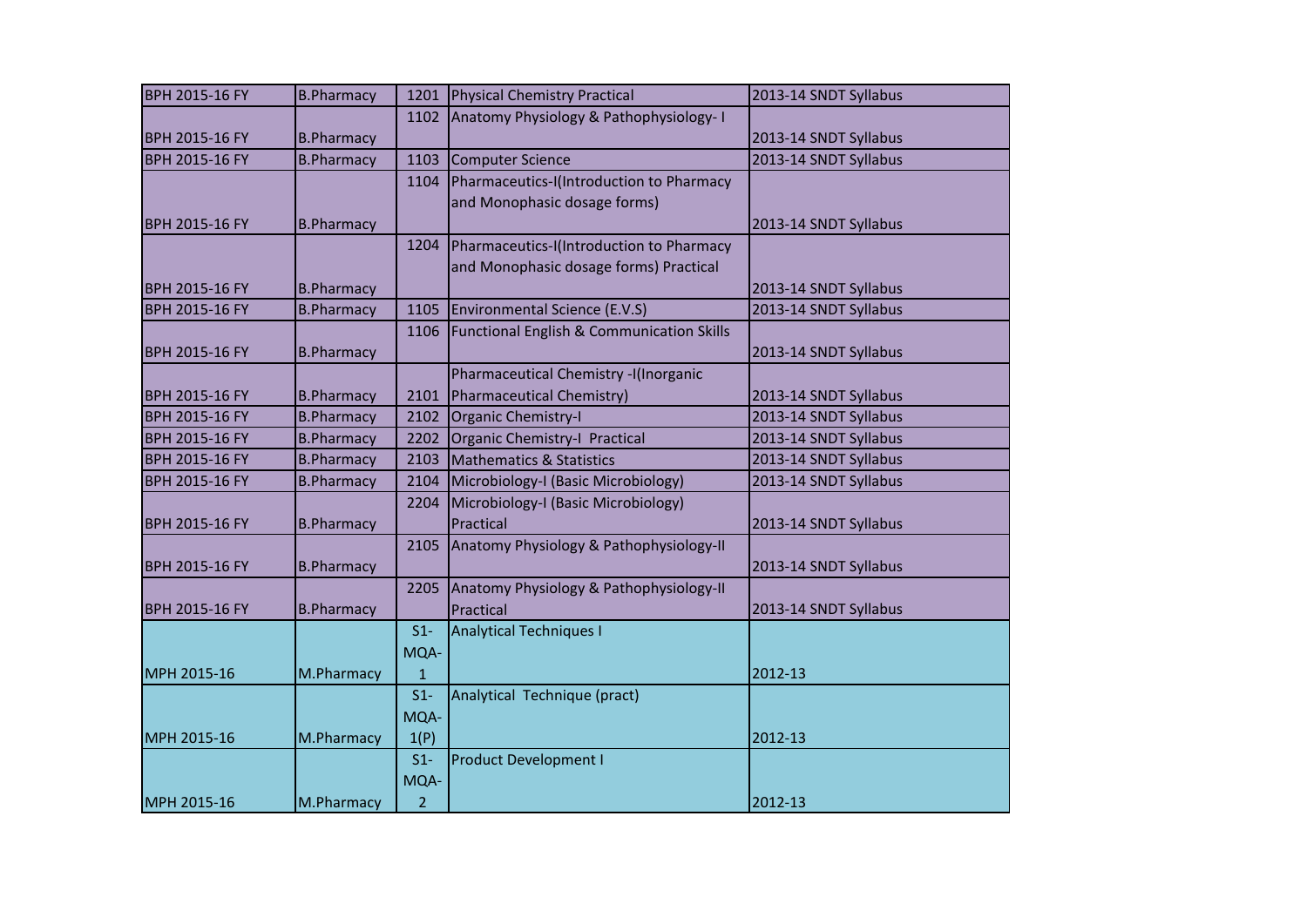|             |            | $S1-$          | <b>Biological Evaluation</b>         |         |
|-------------|------------|----------------|--------------------------------------|---------|
|             |            | MQA-           |                                      |         |
| MPH 2015-16 | M.Pharmacy | 3              |                                      | 2012-13 |
|             |            | $S1-$          | <b>Biological Evaluation (Pract)</b> |         |
|             |            | MQA-           |                                      |         |
| MPH 2015-16 | M.Pharmacy | 3(P)           |                                      | 2012-13 |
|             |            | $S1-$          | <b>Quality Management I</b>          |         |
|             |            | MQA-           |                                      |         |
| MPH 2015-16 | M.Pharmacy | $\overline{4}$ |                                      | 2012-13 |
|             |            | $S2-$          | <b>Analytical Techniques II</b>      |         |
|             |            | MQA-           |                                      |         |
| MPH 2015-16 | M.Pharmacy | $\mathbf{1}$   |                                      | 2012-13 |
|             |            | $S2-$          | <b>Analytical Tech-II (Pract)</b>    |         |
|             |            | MQA-           |                                      |         |
| MPH 2015-16 | M.Pharmacy | 1(P)           |                                      | 2012-13 |
|             |            | $S2-$          | <b>Quality Management II</b>         |         |
|             |            | MQA-           |                                      |         |
| MPH 2015-16 | M.Pharmacy | $\overline{2}$ |                                      | 2012-13 |
|             |            | $S2-$          | <b>Product Development II</b>        |         |
|             |            | MQA-           |                                      |         |
| MPH 2015-16 | M.Pharmacy | 3              |                                      | 2012-13 |
|             |            | $S2-$          | Packaging                            |         |
|             |            | MQA-           |                                      |         |
| MPH 2015-16 | M.Pharmacy | 4              |                                      | 2012-13 |
|             |            | $S2-$          | Packing (Pract)                      |         |
|             |            | MQA-           |                                      |         |
| MPH 2015-16 | M.Pharmacy | 4(P)           |                                      | 2012-13 |
|             |            | $S3-$          | <b>Industrial Training</b>           |         |
|             |            | MQA-           |                                      |         |
| MPH 2015-16 | M.Pharmacy | $\mathbf{1}$   |                                      | 2012-13 |
|             |            | $S3-$          | <b>Computing &amp; Statistics</b>    |         |
|             |            | MQA-           |                                      |         |
| MPH 2015-16 | M.Pharmacy | $\overline{2}$ |                                      | 2012-13 |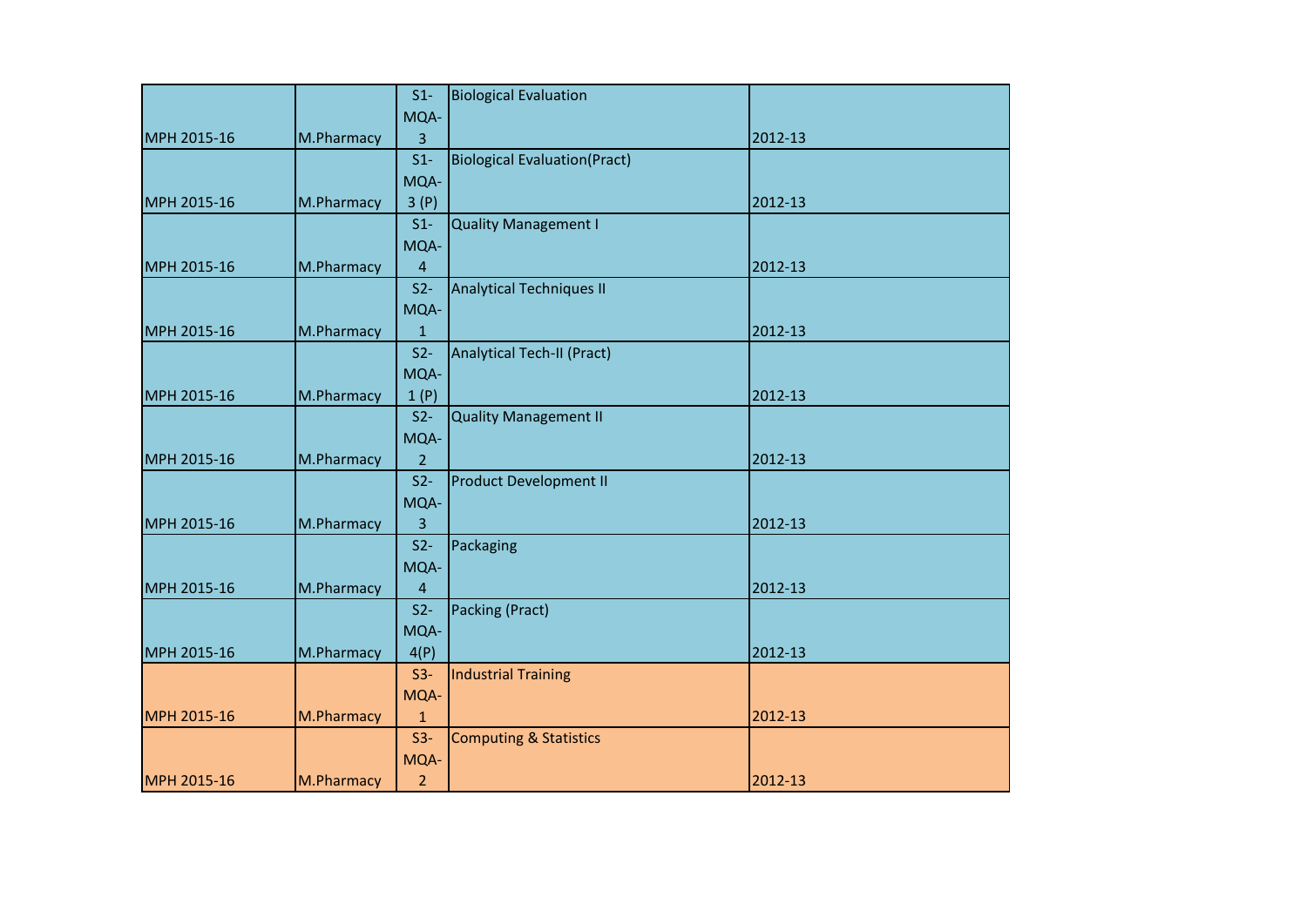|                    |                   | $S3-$        | Computing & Statistics(Pract)                   |                       |
|--------------------|-------------------|--------------|-------------------------------------------------|-----------------------|
|                    |                   | MQA-         |                                                 |                       |
| MPH 2015-16        | M.Pharmacy        | 2(P)         |                                                 | 2012-13               |
|                    |                   | $S3-$        | Validation                                      |                       |
|                    |                   | MQA-         |                                                 |                       |
| MPH 2015-16        | M.Pharmacy        | 3            |                                                 | 2012-13               |
|                    |                   | $S3-$        | Validation(Pract)                               |                       |
|                    |                   | MQA-         |                                                 |                       |
| MPH 2015-16        | M.Pharmacy        | 3(P)         |                                                 | 2012-13               |
|                    |                   | $S3-$        | <b>Research Methodology</b>                     |                       |
|                    |                   | MQA-         |                                                 |                       |
| MPH 2015-16        | M.Pharmacy        | 4            |                                                 | 2012-13               |
|                    |                   | $S3-$        | <b>Research Project</b>                         |                       |
|                    |                   | MQA-         |                                                 |                       |
| MPH 2015-16        | M.Pharmacy        | 6            |                                                 | 2012-13               |
|                    |                   | $S4 -$       | <b>Research Project</b>                         |                       |
|                    |                   | MQA-         |                                                 |                       |
| MPH 2015-16        | M.Pharmacy        | $\mathbf{1}$ |                                                 | 2012-13               |
| <b>BPH 2014-15</b> | <b>B.Pharmacy</b> |              | Sem VII Pharmacology-II                         | 2009-10 SNDT Syllabus |
| <b>BPH 2014-15</b> | <b>B.Pharmacy</b> |              | <b>Pharmacology-II Practical</b>                | 2009-10 SNDT Syllabus |
| BPH 2014-15        | <b>B.Pharmacy</b> |              | Biotechnology                                   | 2009-10 SNDT Syllabus |
| <b>BPH 2014-15</b> | <b>B.Pharmacy</b> |              | Cosmeticology                                   | 2009-10 SNDT Syllabus |
| <b>BPH 2014-15</b> | <b>B.Pharmacy</b> |              | <b>Cosmeticology Practical</b>                  | 2009-10 SNDT Syllabus |
|                    |                   |              | <b>Industrial Organization &amp; Drug Store</b> |                       |
| <b>BPH 2014-15</b> | <b>B.Pharmacy</b> |              | Magagement                                      | 2009-10 SNDT Syllabus |
| <b>BPH 2014-15</b> | <b>B.Pharmacy</b> |              | Project & Seminar                               | 2009-10 SNDT Syllabus |
| <b>BPH 2014-15</b> | <b>B.Pharmacy</b> |              | Sem VII Biopharmaceutics & Pharmacokinetics     | 2009-10 SNDT Syllabus |
| <b>BPH 2014-15</b> | <b>B.Pharmacy</b> |              | Pharmaceutics                                   | 2009-10 SNDT Syllabus |
| <b>BPH 2014-15</b> | <b>B.Pharmacy</b> |              | <b>Pharmaceutics Practical</b>                  | 2009-10 SNDT Syllabus |
| BPH 2014-15        | <b>B.Pharmacy</b> |              | Biochemistry                                    | 2009-10 SNDT Syllabus |
| <b>BPH 2014-15</b> | <b>B.Pharmacy</b> |              | <b>Biochemistry Practical</b>                   | 2009-10 SNDT Syllabus |
| <b>BPH 2014-15</b> | <b>B.Pharmacy</b> |              | Pharm. Chem-IV                                  | 2009-10 SNDT Syllabus |
| <b>BPH 2014-15</b> | <b>B.Pharmacy</b> |              | Pharm. Chem-IV Practical                        | 2009-10 SNDT Syllabus |
| <b>BPH 2014-15</b> | <b>B.Pharmacy</b> |              | Sem V Pharmacognosy-II                          | 2009-10 SNDT Syllabus |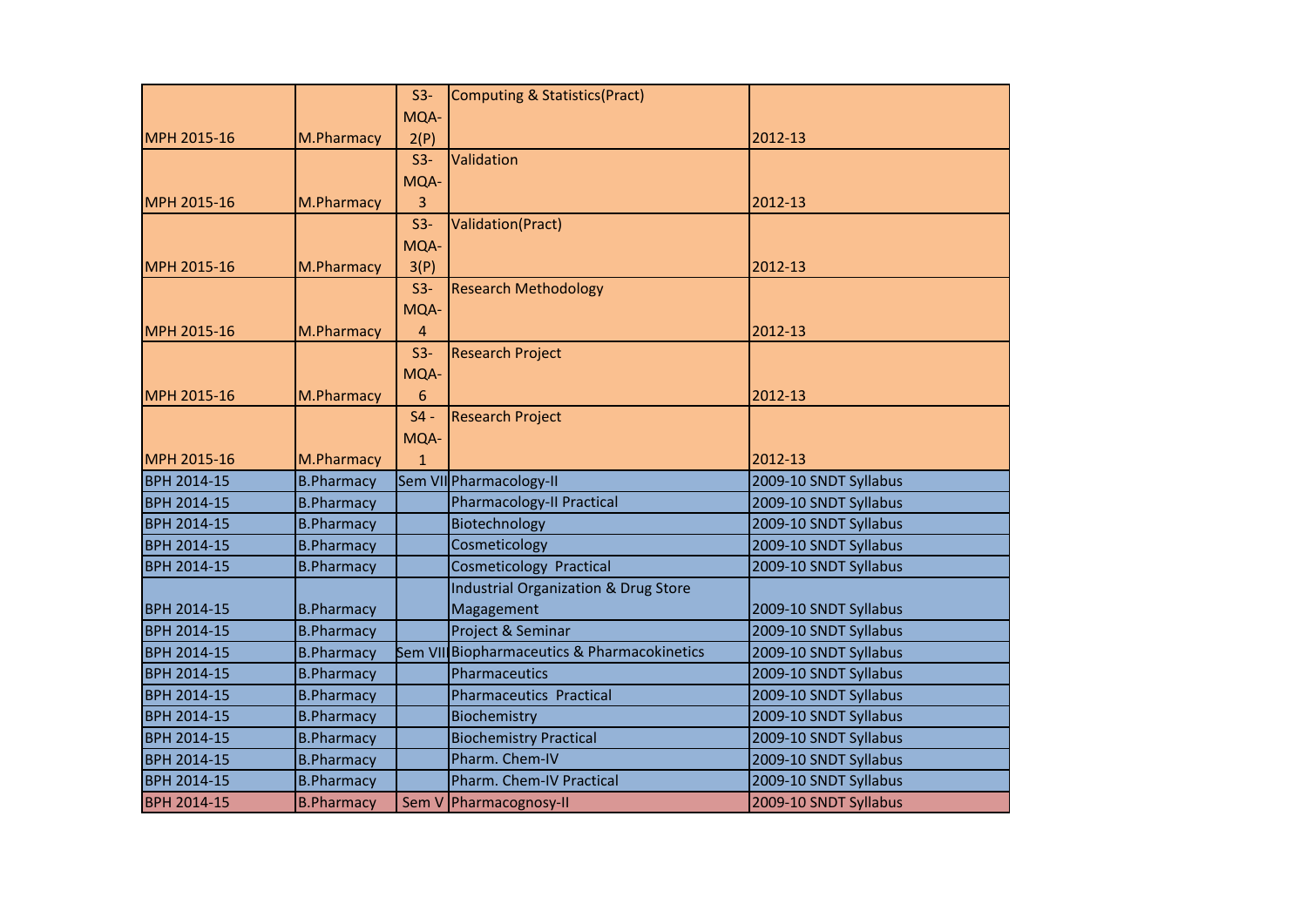| <b>BPH 2014-15</b> | <b>B.Pharmacy</b> |      | Pharmacognosy-II Practical                 | 2009-10 SNDT Syllabus |
|--------------------|-------------------|------|--------------------------------------------|-----------------------|
| BPH 2014-15        | <b>B.Pharmacy</b> |      | <b>Clinical Pharmacy &amp; Drug</b>        | 2009-10 SNDT Syllabus |
| BPH 2014-15        | <b>B.Pharmacy</b> |      | <b>Dispensing and Hospital Pharmacy</b>    | 2009-10 SNDT Syllabus |
|                    |                   |      |                                            |                       |
| BPH 2014-15        | <b>B.Pharmacy</b> |      | Dispensing and Hospital Pharmacy Practical | 2009-10 SNDT Syllabus |
| BPH 2014-15        | <b>B.Pharmacy</b> |      | Pharm.Chem. III                            | 2009-10 SNDT Syllabus |
| BPH 2014-15        | <b>B.Pharmacy</b> |      | Pharm.Chem. III Practical                  | 2009-10 SNDT Syllabus |
| BPH 2014-15        | <b>B.Pharmacy</b> |      | Sem VI Forensic Pharmacy                   | 2009-10 SNDT Syllabus |
| BPH 2014-15        | <b>B.Pharmacy</b> |      | Pharm.Anal-II                              | 2009-10 SNDT Syllabus |
| BPH 2014-15        | <b>B.Pharmacy</b> |      | Pharm.Anal-II Practical                    | 2009-10 SNDT Syllabus |
| BPH 2014-15        | <b>B.Pharmacy</b> |      | Pharmacology                               | 2009-10 SNDT Syllabus |
| BPH 2014-15        | <b>B.Pharmacy</b> |      | <b>Pharmacology Practical</b>              | 2009-10 SNDT Syllabus |
| BPH 2014-15        | <b>B.Pharmacy</b> |      | <b>Pharmaceutics-III</b>                   | 2009-10 SNDT Syllabus |
| BPH 2014-15        | <b>B.Pharmacy</b> |      | <b>Pharmaceutics-III Practical</b>         | 2009-10 SNDT Syllabus |
| BPH 2014-15 SY     | <b>B.Pharmacy</b> | 3101 | Pharm. Analysis (Titrimetric analysis)     | 2013-14 SNDT Syllabus |
|                    |                   |      | Pharm. Analysis (Titrimetric analysis)     |                       |
| <b>BPH 2014-15</b> | <b>B.Pharmacy</b> | 3201 | Practical                                  | 2013-14 SNDT Syllabus |
| BPH 2014-15        | <b>B.Pharmacy</b> | 3102 | Organic Chemistry-II                       | 2013-14 SNDT Syllabus |
| BPH 2014-15        | <b>B.Pharmacy</b> | 3103 | <b>Physical Pharmacy-I</b>                 | 2013-14 SNDT Syllabus |
| BPH 2014-15        | <b>B.Pharmacy</b> | 3203 | Physical Pharmacy-I Practical              | 2013-14 SNDT Syllabus |
|                    |                   |      | Microbiology- II (Pharmaceutical           |                       |
| <b>BPH 2014-15</b> | <b>B.Pharmacy</b> | 3104 | Microbiology)                              | 2013-14 SNDT Syllabus |
|                    |                   |      | Microbiology- II (Pharmaceutical           |                       |
| BPH 2014-15        | <b>B.Pharmacy</b> | 3204 | Microbiology) Practical                    | 2013-14 SNDT Syllabus |
|                    |                   |      | Pharmaceutics-II (Biphasic liquid dosage   |                       |
| BPH 2014-15        | <b>B.Pharmacy</b> | 3105 | forms and Tablet technology)               | 2013-14 SNDT Syllabus |
|                    |                   |      | Pharmaceutics-II (Biphasic liquid dosage   |                       |
|                    |                   |      | forms and Tablet technology) Practical     |                       |
| BPH 2014-15        | <b>B.Pharmacy</b> | 3205 |                                            | 2013-14 SNDT Syllabus |
| <b>BPH 2014-15</b> | <b>B.Pharmacy</b> | 4101 | Pharm. Chemistry II                        | 2013-14 SNDT Syllabus |
|                    |                   |      | Anatomy Physiology & Pathophysiology III   |                       |
| <b>BPH 2014-15</b> | <b>B.Pharmacy</b> | 4102 |                                            | 2013-14 SNDT Syllabus |
| BPH 2014-15        | <b>B.Pharmacy</b> | 4103 | Pharmacognosy-I                            | 2013-14 SNDT Syllabus |
| BPH 2014-15        | <b>B.Pharmacy</b> | 4203 | Pharmacognosy-I Practical                  | 2013-14 SNDT Syllabus |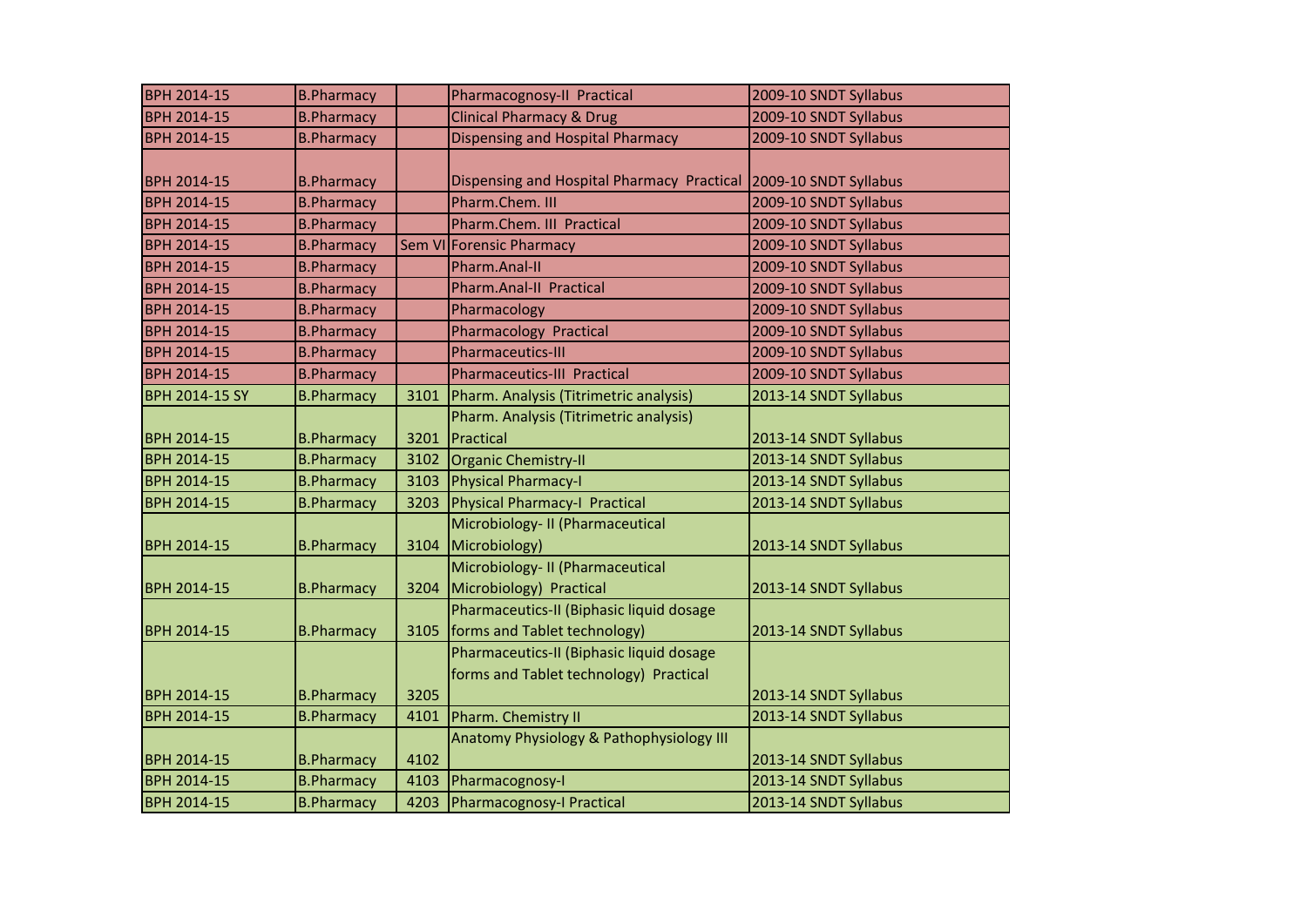|                       |                   |      | Pharmaceutics-III(Capsules, Dermatological           |                       |
|-----------------------|-------------------|------|------------------------------------------------------|-----------------------|
|                       |                   |      | and Rectal Dosage forms)                             |                       |
| <b>BPH 2014-15</b>    | <b>B.Pharmacy</b> | 4104 |                                                      | 2013-14 SNDT Syllabus |
|                       |                   |      | Pharmaceutics-III(Capsules, Dermatological           |                       |
|                       |                   |      | and Rectal Dosage forms) Practical                   |                       |
| <b>BPH 2014-15</b>    | <b>B.Pharmacy</b> | 4204 |                                                      | 2013-14 SNDT Syllabus |
| <b>BPH 2014-15</b>    | <b>B.Pharmacy</b> | 4105 | Pharm. Engineering                                   | 2013-14 SNDT Syllabus |
| BPH 2014-15           | <b>B.Pharmacy</b> | 4106 | <b>Physical Pharmacy-II</b>                          | 2013-14 SNDT Syllabus |
| <b>BPH 2014-15</b>    | <b>B.Pharmacy</b> | 4206 | Physical Pharmacy-II Practical                       | 2013-14 SNDT Syllabus |
| <b>BPH 2014-15 FY</b> | <b>B.Pharmacy</b> | 1101 | Physical Chemistry                                   | 2013-14 SNDT Syllabus |
| <b>BPH 2014-15</b>    | <b>B.Pharmacy</b> | 1201 | Physical Chemistry Practical                         | 2013-14 SNDT Syllabus |
|                       |                   | 1102 | Anatomy Physiology & Pathophysiology-I               |                       |
| BPH 2014-15           | <b>B.Pharmacy</b> |      |                                                      | 2013-14 SNDT Syllabus |
| <b>BPH 2014-15</b>    | <b>B.Pharmacy</b> | 1103 | Computer Science                                     | 2013-14 SNDT Syllabus |
|                       |                   | 1104 | Pharmaceutics-I(Introduction to Pharmacy             |                       |
|                       |                   |      | and Monophasic dosage forms)                         |                       |
| <b>BPH 2014-15</b>    | <b>B.Pharmacy</b> |      |                                                      | 2013-14 SNDT Syllabus |
|                       |                   | 1204 | Pharmaceutics-I(Introduction to Pharmacy             |                       |
|                       |                   |      | and Monophasic dosage forms) Practical               |                       |
| <b>BPH 2014-15</b>    | <b>B.Pharmacy</b> |      |                                                      | 2013-14 SNDT Syllabus |
| <b>BPH 2014-15</b>    | <b>B.Pharmacy</b> | 1105 | Environmental Science (E.V.S)                        | 2013-14 SNDT Syllabus |
|                       |                   | 1106 | <b>Functional English &amp; Communication Skills</b> |                       |
| <b>BPH 2014-15</b>    | <b>B.Pharmacy</b> |      |                                                      | 2013-14 SNDT Syllabus |
|                       |                   |      | Pharmaceutical Chemistry -I(Inorganic                |                       |
| <b>BPH 2014-15</b>    | <b>B.Pharmacy</b> | 2101 | Pharmaceutical Chemistry)                            | 2013-14 SNDT Syllabus |
| <b>BPH 2014-15</b>    | <b>B.Pharmacy</b> | 2102 | Organic Chemistry-I                                  | 2013-14 SNDT Syllabus |
| BPH 2014-15           | <b>B.Pharmacy</b> | 2202 | Organic Chemistry-I Practical                        | 2013-14 SNDT Syllabus |
| <b>BPH 2014-15</b>    | <b>B.Pharmacy</b> | 2103 | <b>Mathematics &amp; Statistics</b>                  | 2013-14 SNDT Syllabus |
| <b>BPH 2014-15</b>    | <b>B.Pharmacy</b> | 2104 | Microbiology-I (Basic Microbiology)                  | 2013-14 SNDT Syllabus |
|                       |                   | 2204 | Microbiology-I (Basic Microbiology)                  |                       |
| <b>BPH 2014-15</b>    | <b>B.Pharmacy</b> |      | Practical                                            | 2013-14 SNDT Syllabus |
|                       |                   | 2105 | Anatomy Physiology & Pathophysiology-II              |                       |
| <b>BPH 2014-15</b>    | <b>B.Pharmacy</b> |      |                                                      | 2013-14 SNDT Syllabus |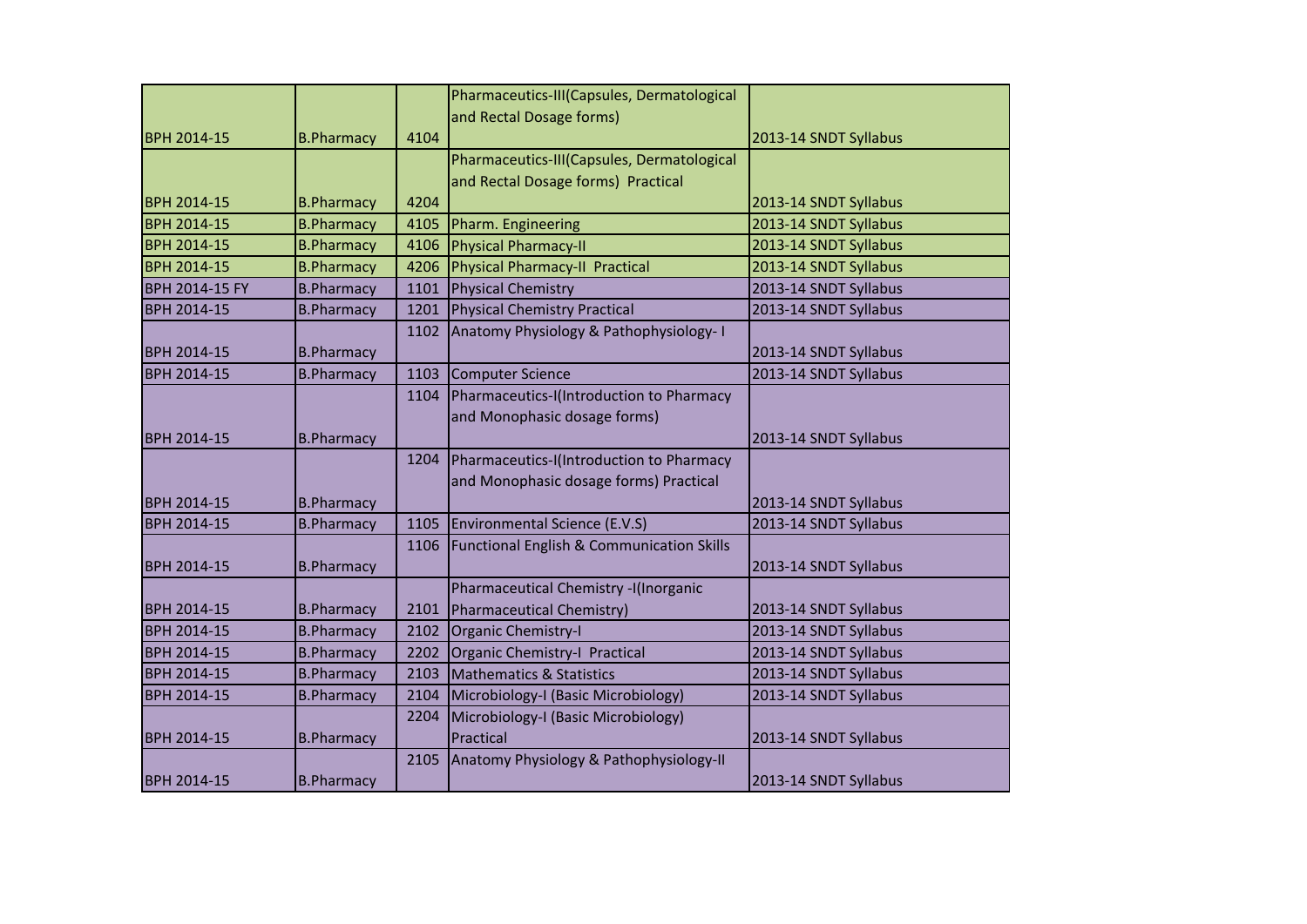|                    |                   | 2205           | Anatomy Physiology & Pathophysiology-II |                       |
|--------------------|-------------------|----------------|-----------------------------------------|-----------------------|
| <b>BPH 2014-15</b> | <b>B.Pharmacy</b> |                | Practical                               | 2013-14 SNDT Syllabus |
|                    |                   | $S1-$          | <b>Analytical Techniques I</b>          | 2012-13               |
|                    |                   | MQA-           |                                         |                       |
| MPH 2014-15        | M.Pharmacy        | $\mathbf 1$    |                                         |                       |
|                    |                   | $S1-$          | Analytical Technique (pract)            | 2012-13               |
|                    |                   | MQA-           |                                         |                       |
| MPH 2014-15        | M.Pharmacy        | 1(P)           |                                         |                       |
|                    |                   | $S1-$          | <b>Product Development I</b>            | 2012-13               |
|                    |                   | MQA-           |                                         |                       |
| MPH 2014-15        | M.Pharmacy        | $\overline{2}$ |                                         |                       |
|                    |                   | $S1-$          | <b>Biological Evaluation</b>            | 2012-13               |
|                    |                   | MQA-           |                                         |                       |
| MPH 2014-15        | M.Pharmacy        | 3              |                                         |                       |
|                    |                   | $S1-$          | <b>Biological Evaluation (Pract)</b>    | 2012-13               |
|                    |                   | MQA-           |                                         |                       |
| MPH 2014-15        | M.Pharmacy        | 3(P)           |                                         |                       |
|                    |                   | $S1-$          | <b>Quality Management I</b>             | 2012-13               |
|                    |                   | MQA-           |                                         |                       |
| MPH 2014-15        | M.Pharmacy        | $\overline{4}$ |                                         |                       |
|                    |                   | $S2-$          | <b>Analytical Techniques II</b>         | 2012-13               |
|                    |                   | MQA-           |                                         |                       |
| MPH 2014-15        | M.Pharmacy        | $\mathbf{1}$   |                                         |                       |
|                    |                   | $S2-$          | Analytical Tech-II (Pract)              | 2012-13               |
|                    |                   | MQA-           |                                         |                       |
| MPH 2014-15        | M.Pharmacy        | 1(P)           |                                         |                       |
|                    |                   | $S2-$          | <b>Quality Management II</b>            | 2012-13               |
|                    |                   | MQA-           |                                         |                       |
| MPH 2014-15        | M.Pharmacy        | $\overline{2}$ |                                         |                       |
|                    |                   | $S2-$          | <b>Product Development II</b>           | 2012-13               |
|                    |                   | MQA-           |                                         |                       |
| MPH 2014-15        | M.Pharmacy        | 3              |                                         |                       |